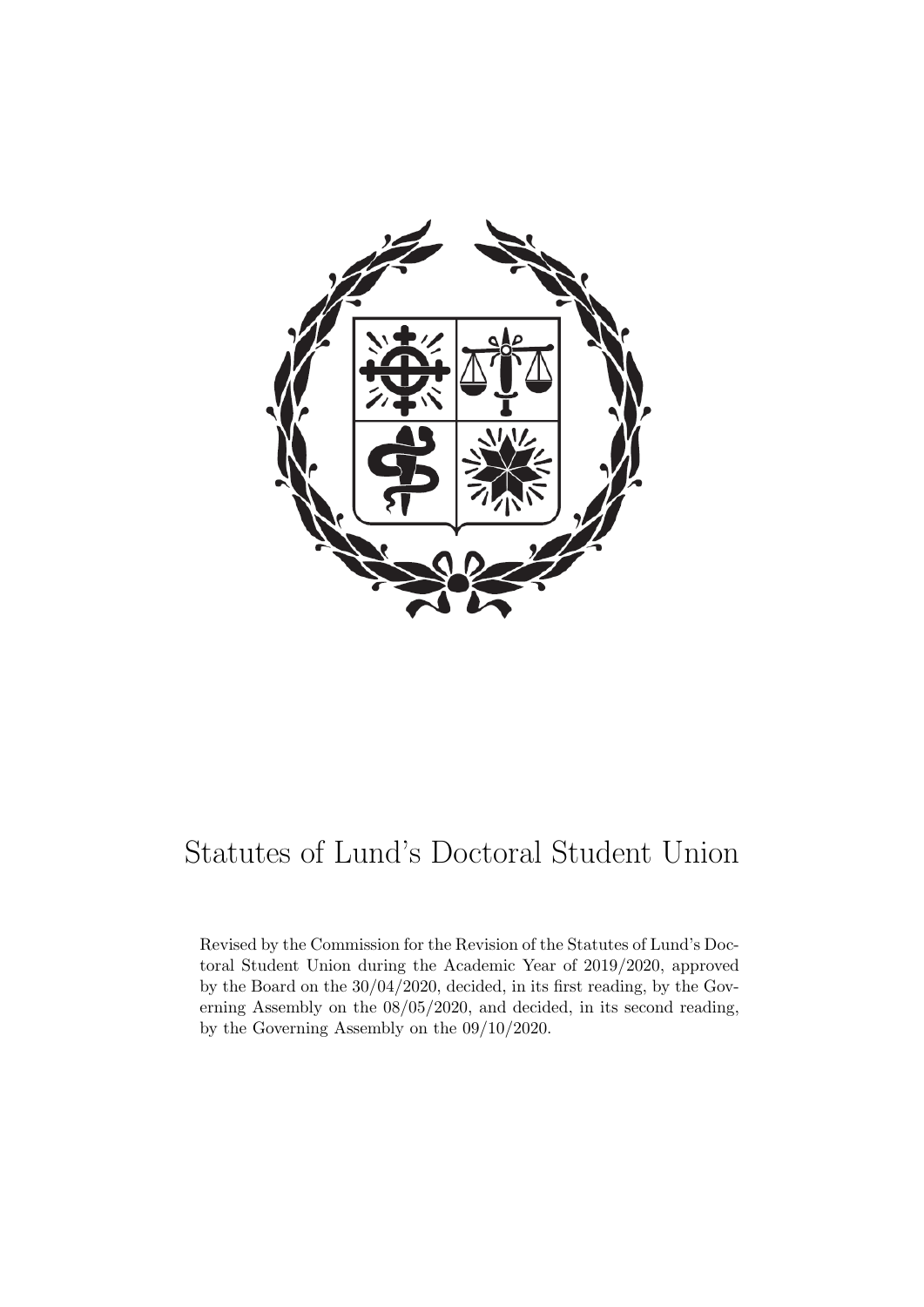# TABLE OF CONTENTS

| Chapter 1. On the name, purpose, character,<br>address, and area of activity of the organization 3                                                                 |
|--------------------------------------------------------------------------------------------------------------------------------------------------------------------|
| Art. 1 Name, Purpose, and Area of Activity 3<br>Art. 4 Interpretation and Development of the Statutes 3                                                            |
| Chapter 2. On the members, their duties, rights,                                                                                                                   |
|                                                                                                                                                                    |
| Section I. General Dispositions                                                                                                                                    |
| Section II. The Governing Assembly<br>Art. 14 Nature and Composition of the Governing Assembly 8<br>Art. 19 The Governing Assembly's Decision Making Procedure  10 |
| Section III. The Board<br>Art. 26 The Board's Decision Making Procedure  12                                                                                        |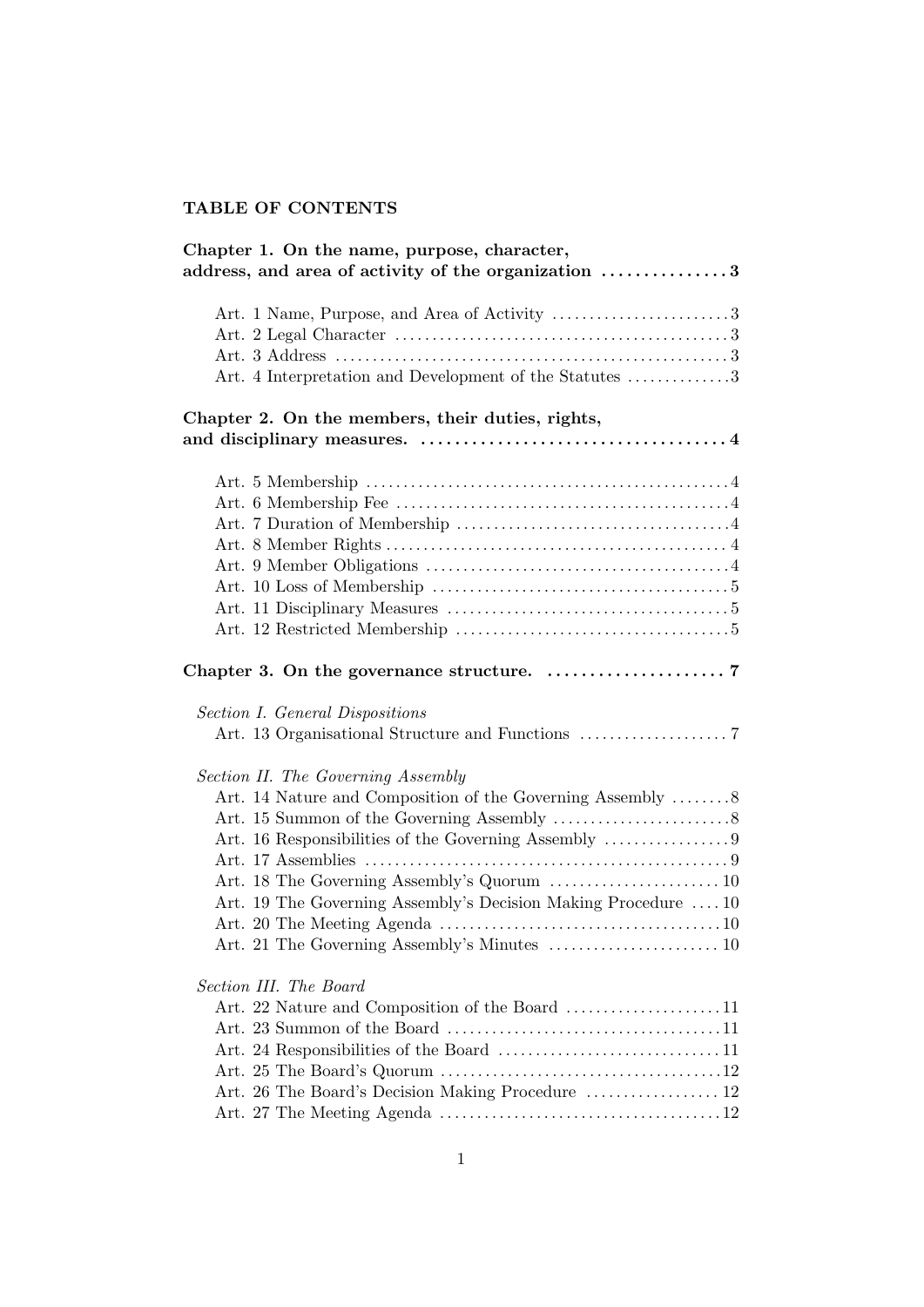| <i>Section VI. The Presidium</i>                                  |  |
|-------------------------------------------------------------------|--|
| Art. 29 Nature and Composition of the Presidium 13                |  |
|                                                                   |  |
|                                                                   |  |
| Art. 32 Executive Director of Internal Affairs 15                 |  |
| Art. 33 Executive Director of External Affairs  15                |  |
|                                                                   |  |
| Section V. The Councils                                           |  |
| Art. 35 Name, Area of Activity, and Composition of the Councils15 |  |
|                                                                   |  |
|                                                                   |  |
| Art. 38 The Council's Decision Making Procedure  16               |  |
|                                                                   |  |
|                                                                   |  |
| Art. 41 Responsibilities of the Council Working Committee 17      |  |
| Chapter 4. On challenging decisions. 18                           |  |
|                                                                   |  |
|                                                                   |  |
|                                                                   |  |
| Chapter 5. On economic and financial matters.  20                 |  |
|                                                                   |  |
|                                                                   |  |
|                                                                   |  |
|                                                                   |  |
| Chapter 6. Modification of the statutes.  22                      |  |
|                                                                   |  |
|                                                                   |  |
|                                                                   |  |
|                                                                   |  |
| Art. 52 The Board's Authority in the Period of Liquidation  23    |  |
|                                                                   |  |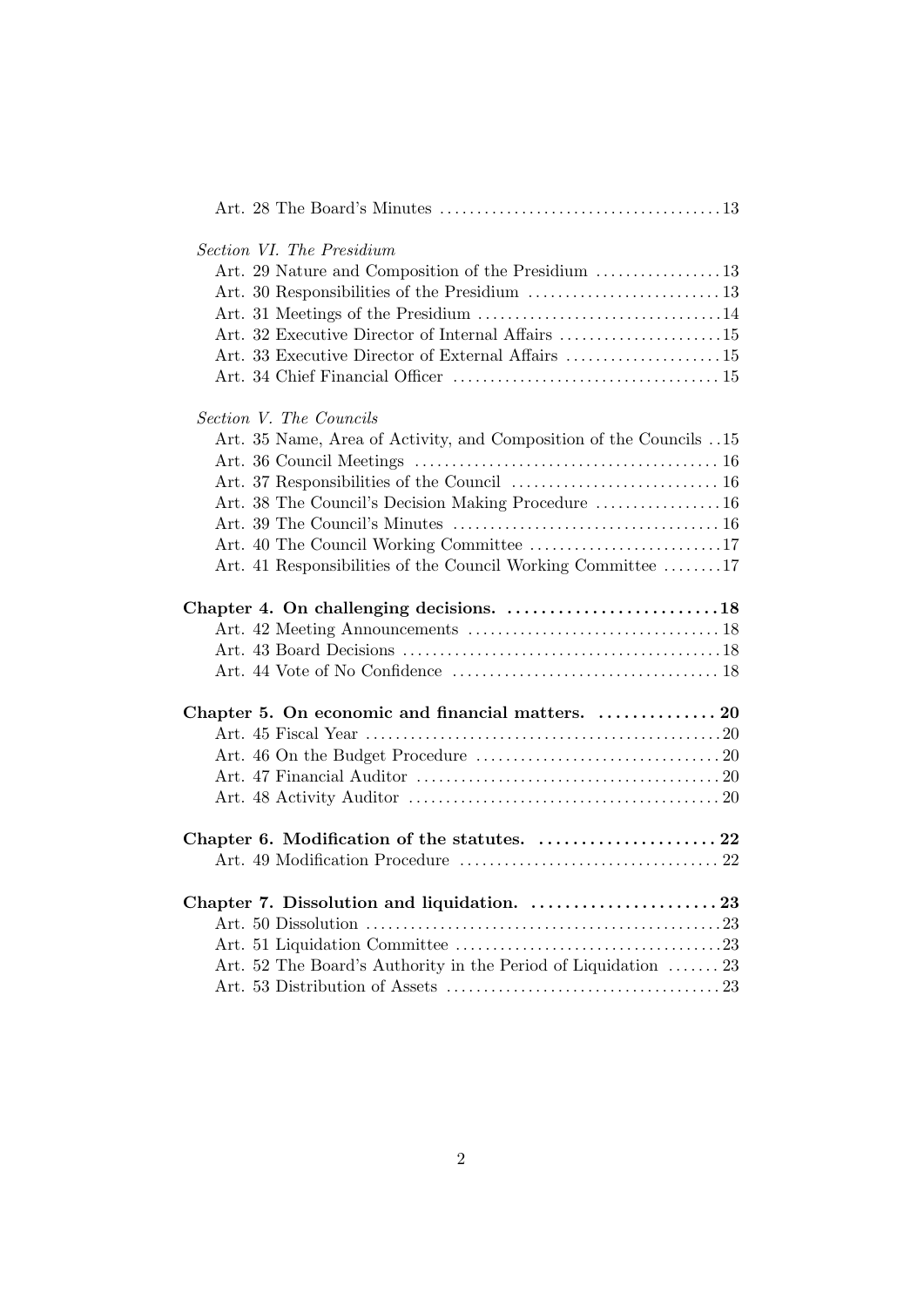# CHAPTER I. ON THE NAME, PURPOSE, CHARACTER, AD-DRESS, AND AREA OF ACTIVITY OF THE ORGANISATION

# Art. 1 Name, Purpose, and Area of Activity

Lund's Doctoral Student Union (in Swedish: Lunds doktorandkår), henceforth referred to as 'LDK', is an independent non-profit organisation that works to monitor and contribute to the development of third cycle education at Lund University.

# Art. 2 Legal Character

LDK is a student union established on the basis of the provisions stated in the Swedish Higher Education Act (1992:1434).

Art. 3 Address LDK is located in Lund, at Sandgatan 2, 223 50 Lund, Sweden.

#### Art. 4 Interpretation and Development of the Statutes

The Presidium is the responsible body for interpreting the precepts contained in these statutes. The Governing Assembly, however, shall have the final ruling in the case of contested interpretations of the Statutes. The present Statutes shall be upheld and fulfilled by means of the decisions adopted by the Presidium, the Board, the Governing Assembly, the Councils, and the Councils' Working Committees within their respective areas of responsibility.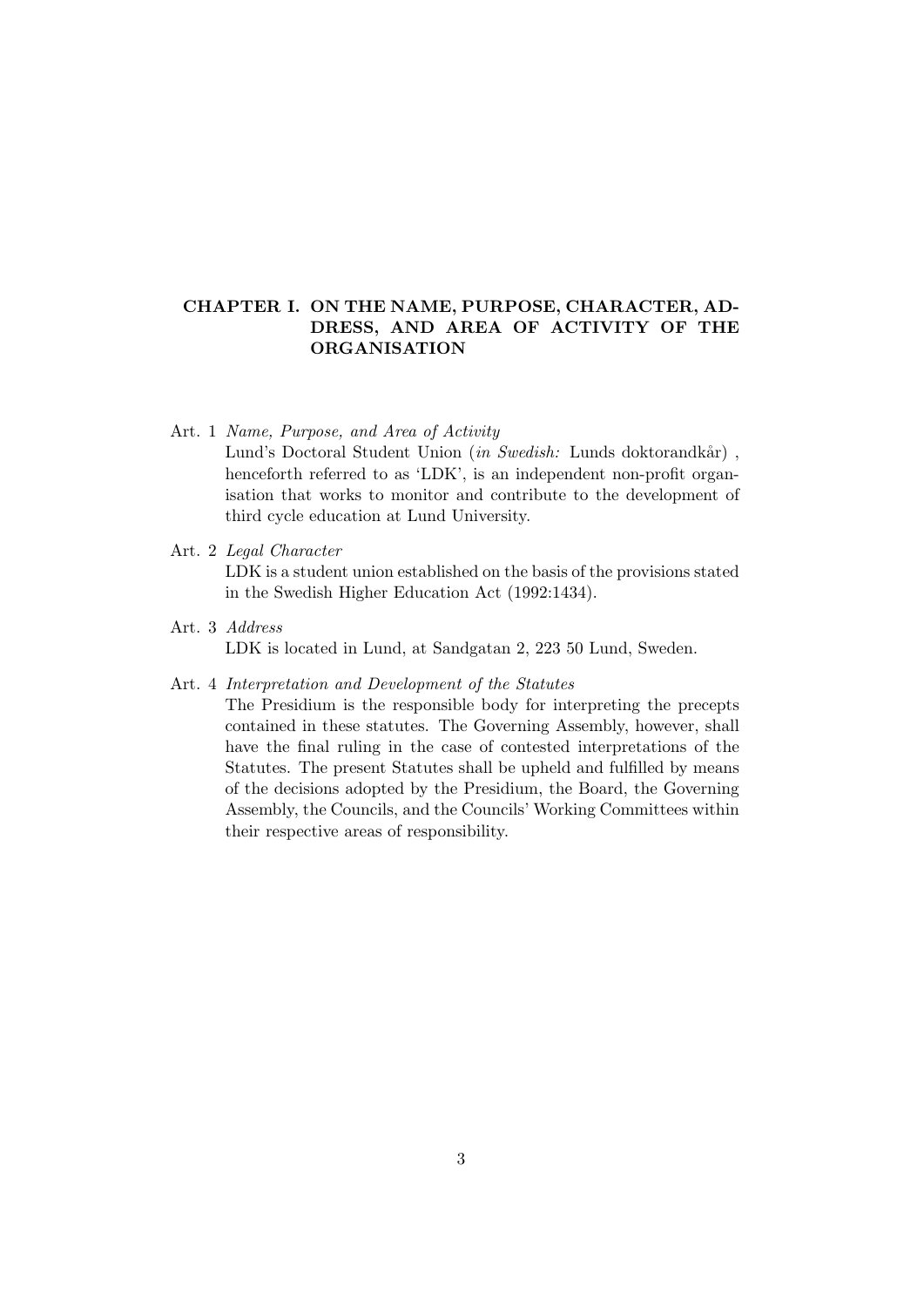# CHAPTER II. ON THE MEMBERS, THEIR DUTIES, RIGHTS, AND DISCIPLINARY MEASURES

#### Art. 5 Membership

Doctoral students admitted to third cycle education at Lund University have the right to become members of LDK. To become a member, the doctoral student must pay a membership fee.

Art. 6 Membership Fee

The membership fee shall be paid for each semester.

Art. 7 Duration of Membership

The membership fee for the spring semester entitles membership from January 1st to September 15th. The membership fee for the autumn semester entitles membership from July 1st to February 15th.

# Art. 8 Member Rights

LDK's members have the following rights:

- i. To receive information about LDK's activities and the resolutions adopted by its governing bodies.
- ii. To vote for executive positions.
- iii. To be eligible for executive positions.
- iv. To participate in any activities organised by LDK in the pursuit of its goals.
- v. To participate in the organisational, representational, and governing bodies established in these statutes.

# Art. 9 Member Obligations

LDK's members have the following obligations:

- i. To comply with the terms of these Statutes.
- ii. To abide by the resolutions validly adopted by LDK's governing bodies within the framework of their authority.
- iii. To carry out, in every situation, the duties outlined for their position.
- iv. To conduct themselves in good faith and respectfully in all activities organised by LDK or any of the councils.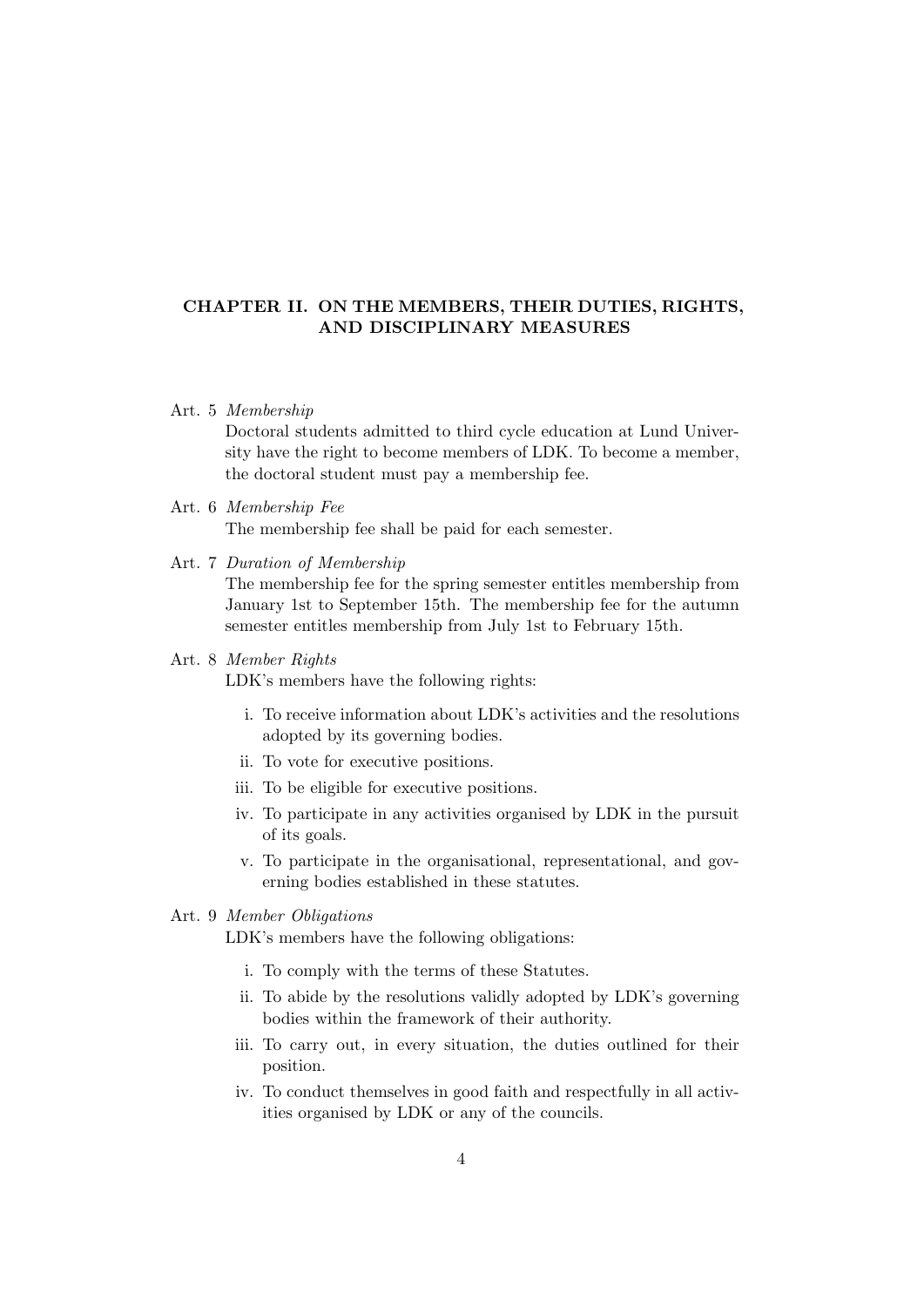#### Art. 10 Loss of Membership

LDK membership may be lost by any of the following causes:

- i. Graduating, and thus effectively not fulfilling the provisions stated in Art. 5. During an interim period, the newly graduated doctorate may however still be acknowledged as a member for the remainder of the semester.
- ii. Loss of any of the statutory requirements stated in Art. 5
- iii. Voluntary resignation in writing, effectively forfeiting the membership fee paid.
- iv. Discontinuing one's membership by not paying the established membership fee in accordance with Art. 6.

After loss of membership, a member can apply for readmission, if and only if the cause of the loss is reverted or ceased.

Art. 11 Disciplinary Measures

If a member or group of members fail to comply with the provisions in these Statutes, they may receive a written reprimand for their actions. The body in charge of emitting the reprimand depends on the level and severity of the violation committed.

- i. Violations at the Faculty level are to be dealt with by the Council's Working Committee.
- ii. Violations at the University level are to be dealt with by either the Presidium, the Board, or the Governing Assembly. All three bodies can emit disciplinary reprimands independently, at their own discretion, and according to these Statutes.
- iii. Violations at the LDK Leadership level shall be dealt with as follows:
	- §1 A Council, Council Chair, or Council Working Committee can be reprimanded by the Presidium, the Board, or the Governing Assembly.
	- §2 A member of the Presidium, the Board, or the Governing Assembly can be reprimanded by any of the two bodies in which the reprimanded member does not sit.

It is within the faculties of each of the constituting bodies of LDK described above to decide upon their own procedure in the issuing of written reprimands and to decide to recommend certain violations to the Governing Assembly for a Vote of Restricted Membership.

#### Art. 12 Restricted Membership

A member of LDK may loose the rights prescribed in Art. 8, sections iii., iv. and v., by means of a Vote of Restricted Membership.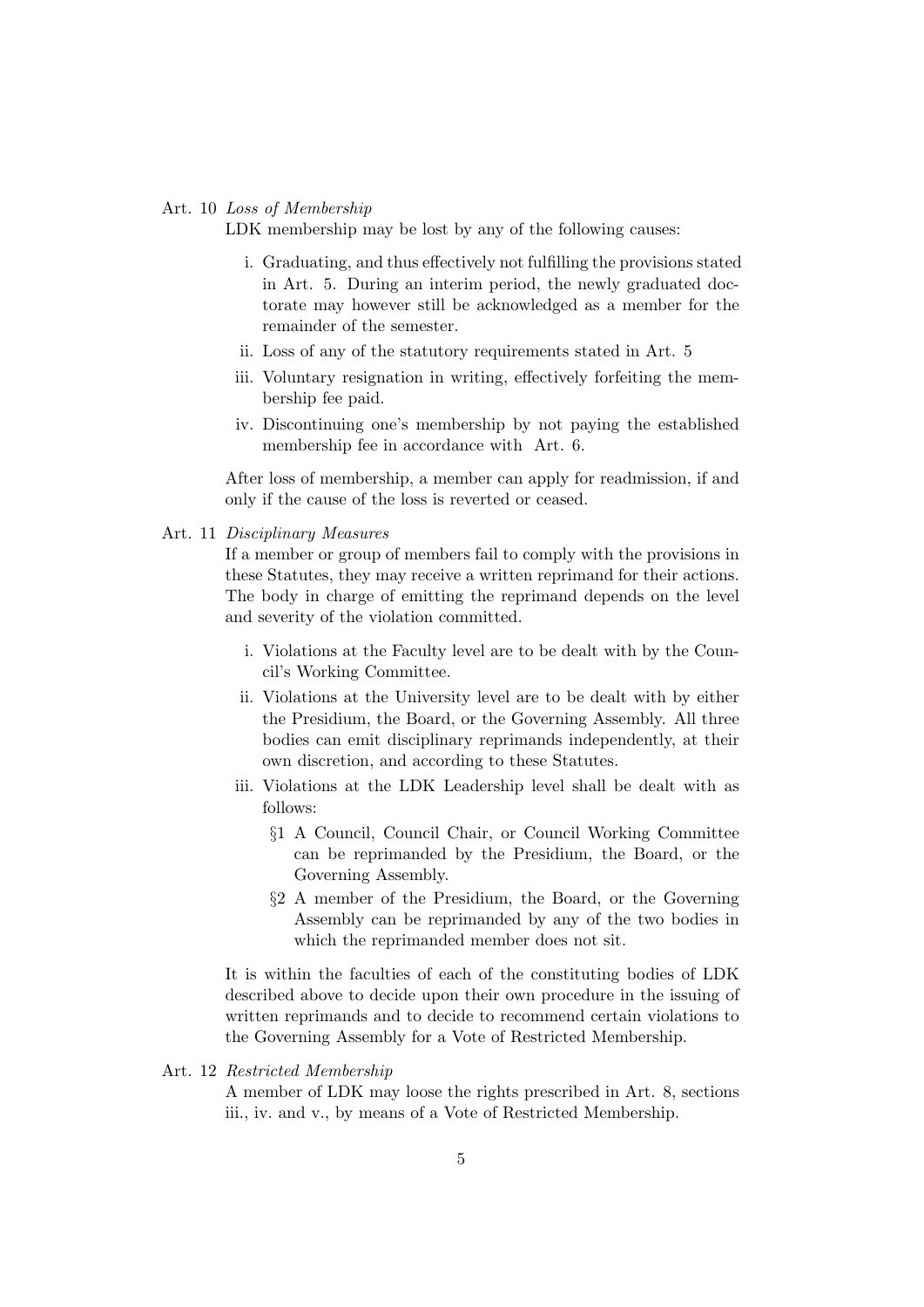A member may face a Vote of Restricted Membership for the following reasons:

- i. As a result of a violation dealt with as stipulated in Art. 11 and recommended for further action by any of the constituting bodies of LDK.
- ii. Repeated violations with these Statutes, previous reprimands, or decisions adopted by the Governing Assembly.
- iii. Discrediting LDK in either word or deed, thus undermining its activities and its function.
- iv. Serious misconduct at activities organised by LDK or any of the councils.

A Vote of Restricted Membership shall be presented to the Governing Assembly in an ordinary or extraordinary assembly, discussed, and decided upon by a simple majority in a closed vote. A Vote of Restricted Membership cannot be held unless all involved parties have been informed about it at least seven (7) days in advance.

A motion to include a Vote of Restricted Membership into the agenda of a Governing Assembly can be presented by any member, ordinary or co-opted, of the Governing Assembly, or by the Presidium and cannot be blocked from inclusion into the agenda.

The Presidium and the Board are in charge of keeping a register of Restricted Members, in accordance with the prevailing laws and regulations. Together with the Faculty Councils, the Presidium and the Board shall ensure the disciplinary measures are followed at all levels of LDK.

It remains a faculty of the Governing Assembly to lift a member's Restricted status, if it deems it appropriate.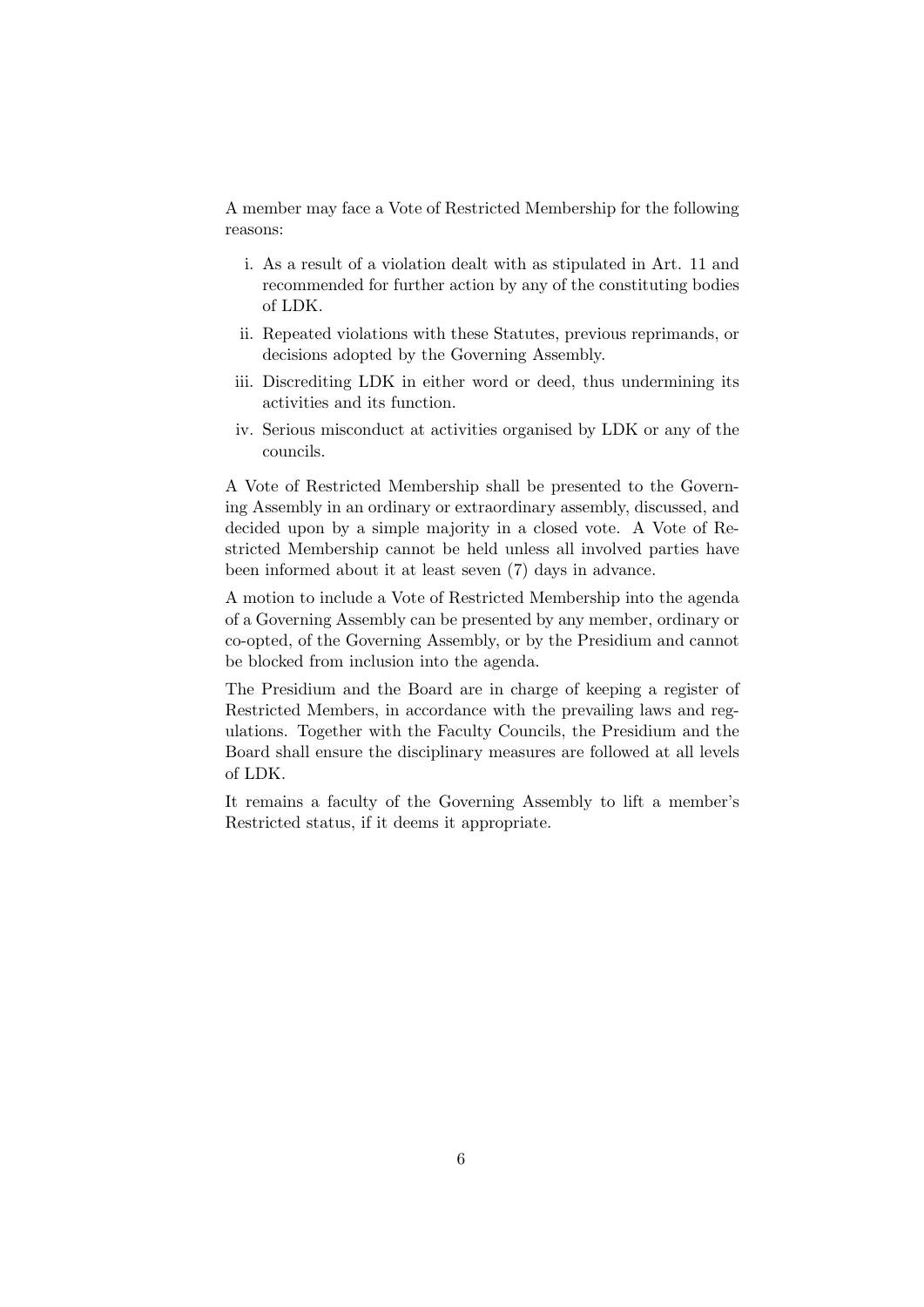#### CHAPTER III. ON THE GOVERNANCE STRUCTURE

#### Section I. General Dispositions

Art. 13 Organisational Structure and Functions

LDK shall function as a self-governing organisation under the principle of representation, by means of the Councils, Councils' Working Committees, Governing Assembly, the Board, and the Presidium.

Each meeting shall be led by the Meeting Officials consisting of a Chair, a Secretary, and Minute Certifier(s) duly nominated by the floor and elected through an open majority vote. No member may simultaneously hold two positions on the Meeting Officials. The Meeting Officials shall, in good democratic order and in accordance with these Statutes, preside over the meeting in an orderly fashion. If the Meeting Officials exceed their given authority, engage in misconduct, or fail to perform their duties, they may be relieved of their duties by an open two-thirds majority vote.

The appointed functions and representatives within the organisation shall, in accordance with these Statutes, be nominated by either the presiding chair, the floor (through open nomination), or a nominating committee.

If a function or office is to be nominated by a committee, the respective body shall appoint a nominating committee consisting of at least three members, of which one shall be appointed conveyor. The duty of the nominating committee is to find the best candidate for each office. The committee should, on initiative of the appointed conveyor, meet at the earliest convenience to review and interview aspiring candidates. The committee shall, by a majority vote, nominate one person for each office that falls within the nominating committee's task. Persons serving on a nominating committee may be nominated for a position through a two-thirds majority vote.

If a candidate can not be found, the nominating committee may leave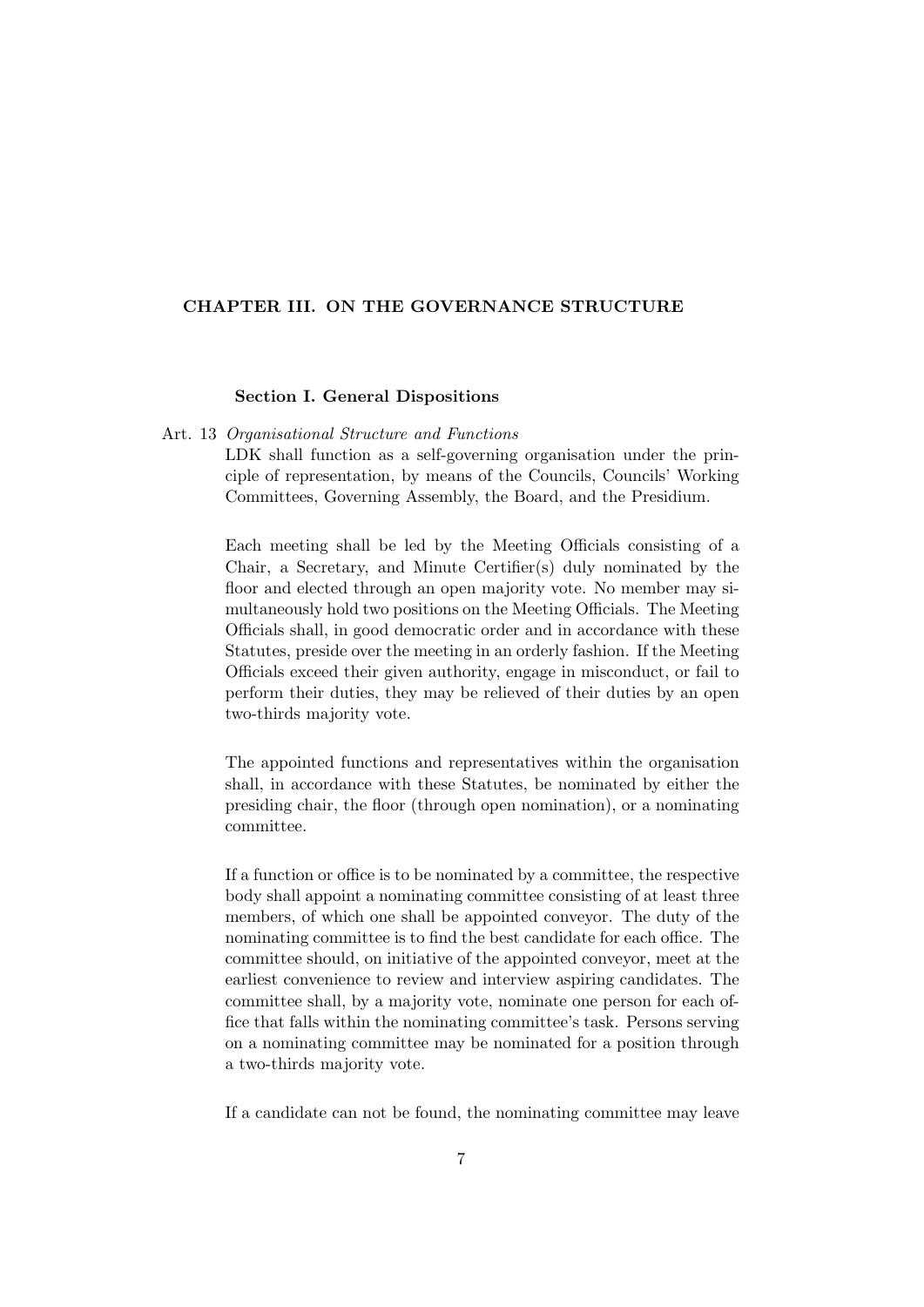the position open for nominations from the floor at the relevant body's election meeting. If no nominations from the floor are presented for a particular position, or no nominated candidate is elected, this position is declared vacant and a by-election must be held at the relevant body's earliest convenience.

# Section II. The Governing Assembly

Art. 14 Nature and Composition of the Governing Assembly

The Governing Assembly is LDK's highest decision-making body. Its decisions are binding for all members.

The Governing Assembly shall consist of one member from each Council's Working Committee, one elected member and a substitute from each Council. The Presidium, LDK Board members, the Councils' Working Committees, and the Doctoral Student Ombudsman have the right to attend as co-opted representatives. The Governing Assembly can decide, by a simple majority open vote, to co-opt any individual into one of its meetings, if the Governing Assembly deems it useful and appropriate. Co-opted members and substitutes have the right to attend and speak at the meeting but are not allowed to vote.

Members that have been appointed to the positions of Executive Director of Internal *vis-à-vis* External Affairs, Chief Financial Officer, Ordinary or Substitute Board Member, and Doctoral Student Ombudsman, automatically forfeit their seats within the Governing Assembly. The relevant councils must arrange by-elections to fill these vacancies.

Art. 15 Summon of the Governing Assembly

Announcement of the Governing Assemblies, both ordinary and extraordinary, shall be made by the Presidium through digital or written notification at least fourteen (14) days in advance. The summon shall include the place, day, and time of the meeting.

Documents relating to the meeting shall be made available at the latest seven (7) days prior to the meeting unless there are special circumstances.

A summon of the Governing Assembly, once properly called, cannot be cancelled by any member of the Presidium nor the Governing As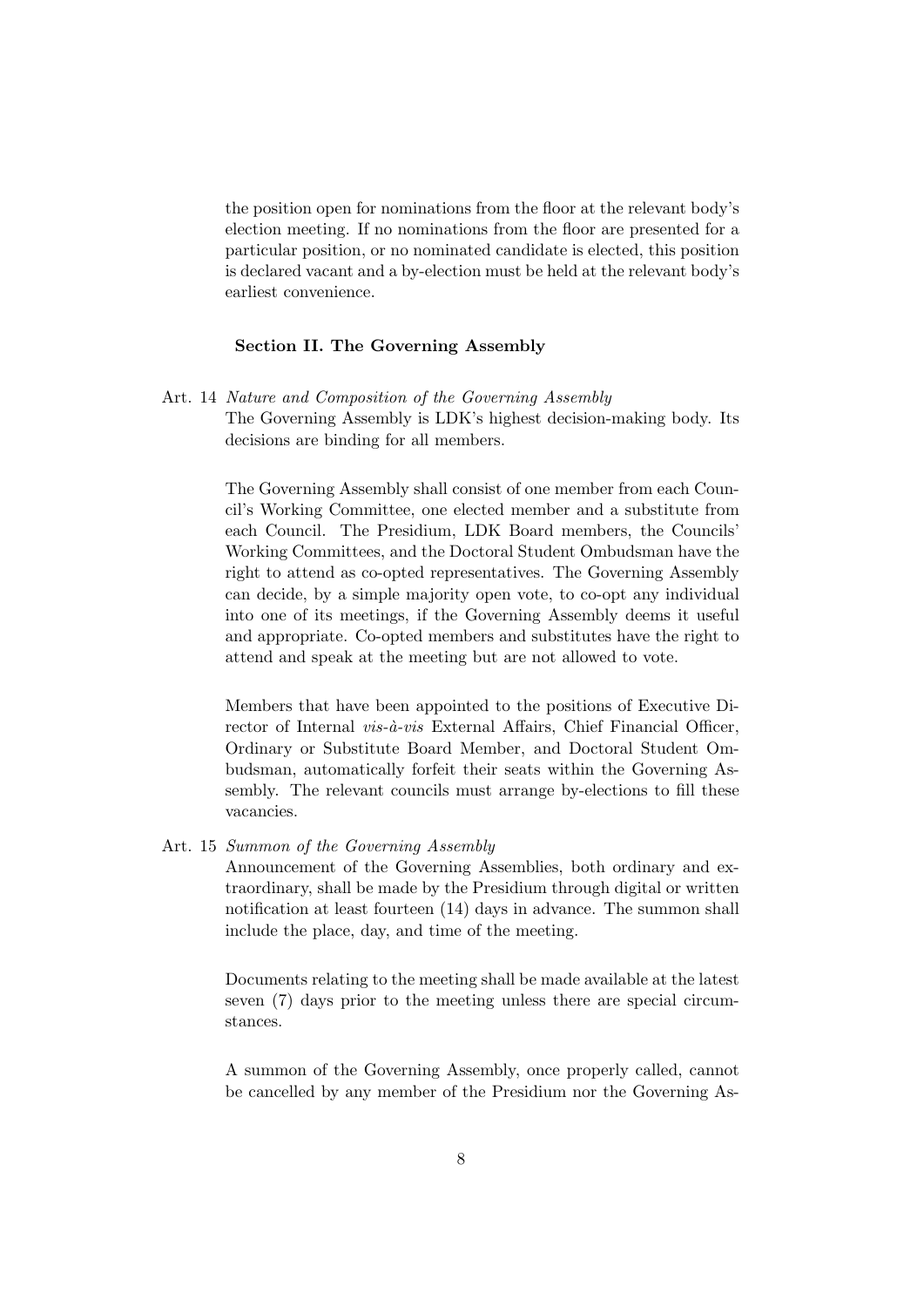sembly. It is up only to quorum rules, specified in Art. 18, whether or not the Assembly actually takes place.

# Art. 16 Responsibilities of the Governing Assembly

The Governing Assembly shall be responsible to:

- i. Rule in the case of contested interpretations of the Statutes.
- ii. Rule on any disputed decisions.
- iii. Approve LDK's Activity Plan.
- iv. Approve LDK's income and spending budgets for each fiscal year.
- v. Decide regarding any fees to be paid by its members, based on the recommendation of the Board.
- vi. Decide on discharge of liability for the Board and, when applicable, other representatives.
- vii. Elect the Executive Director of Internal Affairs, Executive Director of External Affairs, and the Chief Financial Officer to represent the organisation from the 1st of July to the 30th of June.
- viii. Authorise signatories.
	- ix. Appoint two auditors: one activity auditor and one financial auditor.
	- x. Appoint a nominating committee to appoint the functions to be elected in accordance with the provisions in vii. and ix..
- xi. Appoint Officers needed for carrying out LDK's activities.
- xii. Approve the Annual Report, which is presented by the Board.
- xiii. Nominate LDK representatives to the Lund University Student Union's functions.
- xiv. Decide, if deemed necessary, upon the disciplinary measures anticipated in Art. 11.
- xv. Adopt decisions on matters presented within the agenda with the approval of a simple majority of the votes present.
- xvi. Revise these statutes when deemed necessary.
- xvii. Agree on a change of address.
- xviii. Decide on LDK's dissolution.

# Art. 17 Assemblies

Assemblies can be ordinary, extraordinary, or annual. Ordinary assemblies shall be held at least once per semester.

Extraordinary assemblies can be summoned by the Presidium, the Board, or when at least three out of seven Councils' Working Committees propose one in writing, indicating the matters to be discussed,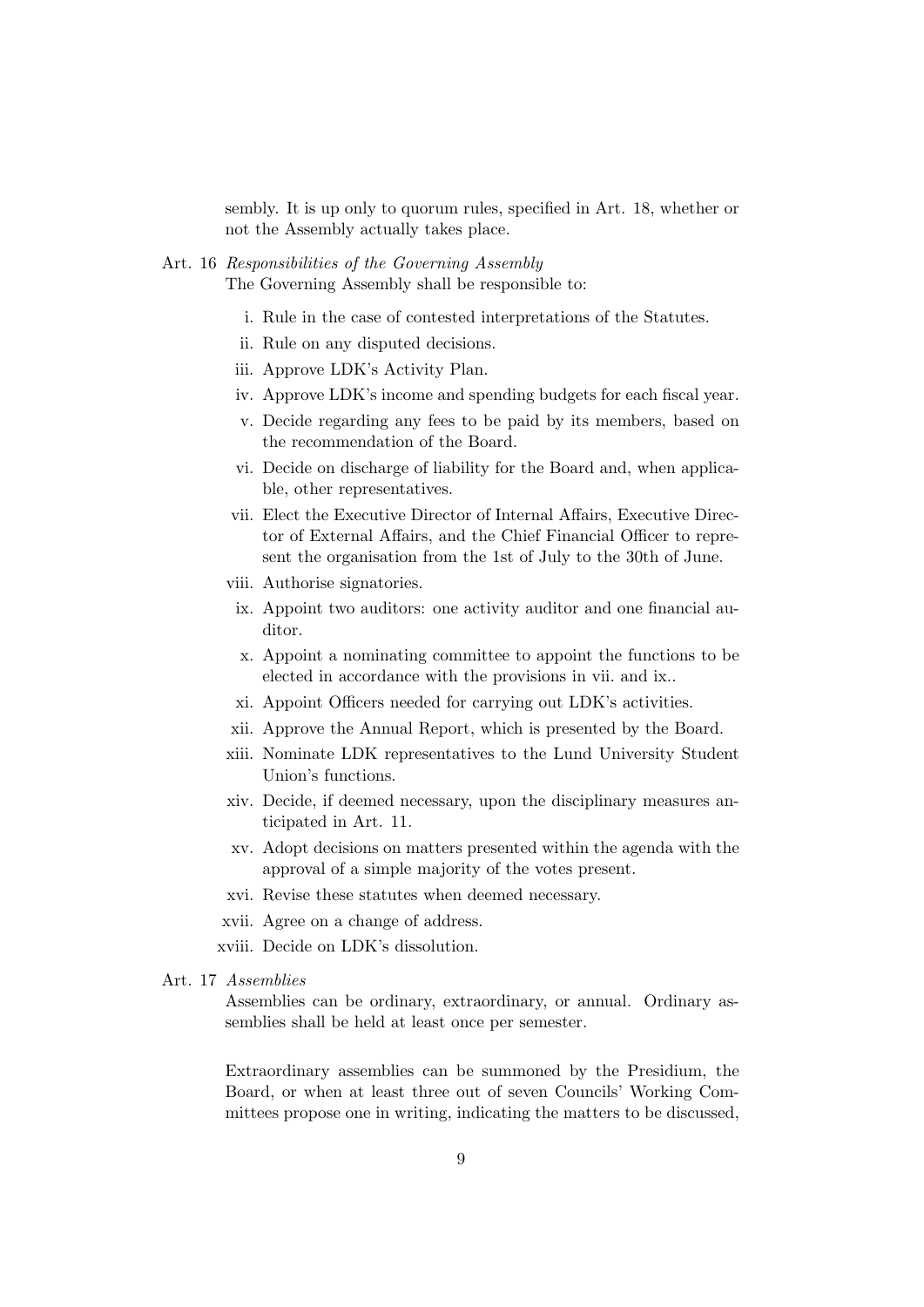within a period of fourteen (14) days before the suggested date of the proposed extraordinary assembly.

The annual assembly shall be held during the spring semester, no later than the 20th of May. During the annual meeting, the Governing Assembly shall decide on the matters stated in Art. 16 iii. through ix.

#### Art. 18 The Governing Assembly's Quorum

The Governing Assembly is quorate in its first convocation when four out of seven councils are present through at least one of its representatives and one member of the Presidium is present. The chair may, in the absence of quorum, seek to establish quorum through a second convocation. There must be at least thirty (30) minutes between the first and second instances. Should the Chair, in the Governing Assembly's second convocation, fail to recognise the assembly as quorate the Chair shall adjourn the meeting.

# Art. 19 The Governing Assembly's Decision Making Procedure

All votes shall, with the exception of elections, be open. Decisions are taken by simple majority. In the event of a tie, the meeting Chair has the casting vote, except for elections which, instead, are decided by the drawing of lots.

Only representatives present at the Governing Assembly, and substitutes acting on behalf of a representative, have the right to vote.

Art. 20 The Meeting Agenda

The meeting agenda is set by the Presidium based on the input from the Councils and the Board, which shall be forwarded to the Presidium at least fourteen (14) days prior to the meeting. Only matters on the agenda included in the summons may be dealt with at the Governing Assembly, unless the members present unanimously decide to the contrary, or these Statutes specify special circumstances.

Art. 21 The Governing Assembly's Minutes

The minutes of every Governing Assembly shall be recorded, wherein the number of attendees, the matters discussed and the decisions made, indicating the votes in favour, against and blank ballots, and dissenting opinions.

For a decision to be executable, the minutes must be signed by the Secretary, the Chair, and two (2) Minutes Certifiers appointed at the beginning of each assembly. The certification of the minutes, as well as the testimony on the decisions contained within them, will be sent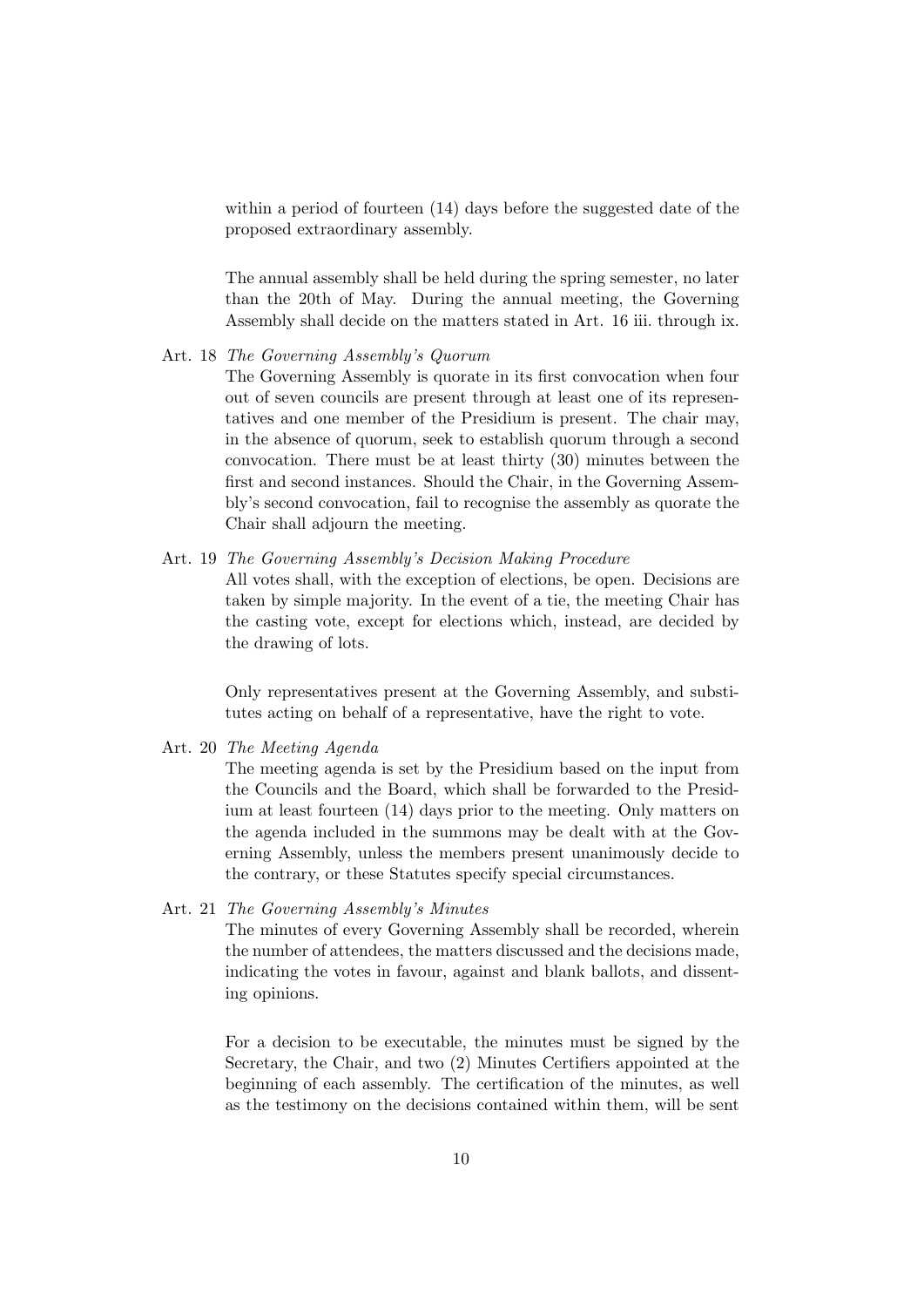out in due time with the Secretary's signature and the approval of the Chair.

#### Section III. The Board

Art. 22 Nature and Composition of the Board

The Board is the Union's executive body and shall, in accordance with these provisions, carry out the decisions made by the Governing Assembly. The Board is to meet at least three (3) times per semester.

The Board shall consist of one elected member and one substitute from each Council. The Presidium, The Councils' Working Committees and the Doctoral Student Ombudsman have the right to attend as co-opted representatives. The Board can also decide, by a simple majority open vote, to co-opt any individual into one of its meetings, if the Board deems it useful and appropriate. Co-opted members and substitutes have the right to attend and speak at the meeting but are not allowed to vote.

Members that have been appointed to the positions of Executive Director of Internal  $vis-\hat{a}-vis$  External Affairs, Chief Financial Officer, Ordinary or Substitute Governing Assembly Representative, and Doctoral Student Ombudsman automatically forfeit their seats within the Board. The relevant councils must arrange by-elections to fill these vacancies.

Art. 23 Summon of the Board

Meetings of the Board are called by the Presidium or, when it is deemed necessary by a third of the Board members, by the Board itself. The summons shall be sent out by the Presidium or by co-joint members of the Board through either digital or written notification at least fourteen (14) days in advance. The summons shall include the place, day, and time of the meeting.

Documents relating to the meeting shall be made available at the latest seven (7) days prior to the meeting unless there are special grounds.

#### Art. 24 Responsibilities of the Board

The Board shall be responsible to:

i. Initiate matters to be discussed in the Governing Assembly by formulating and deciding upon preparatory work including (but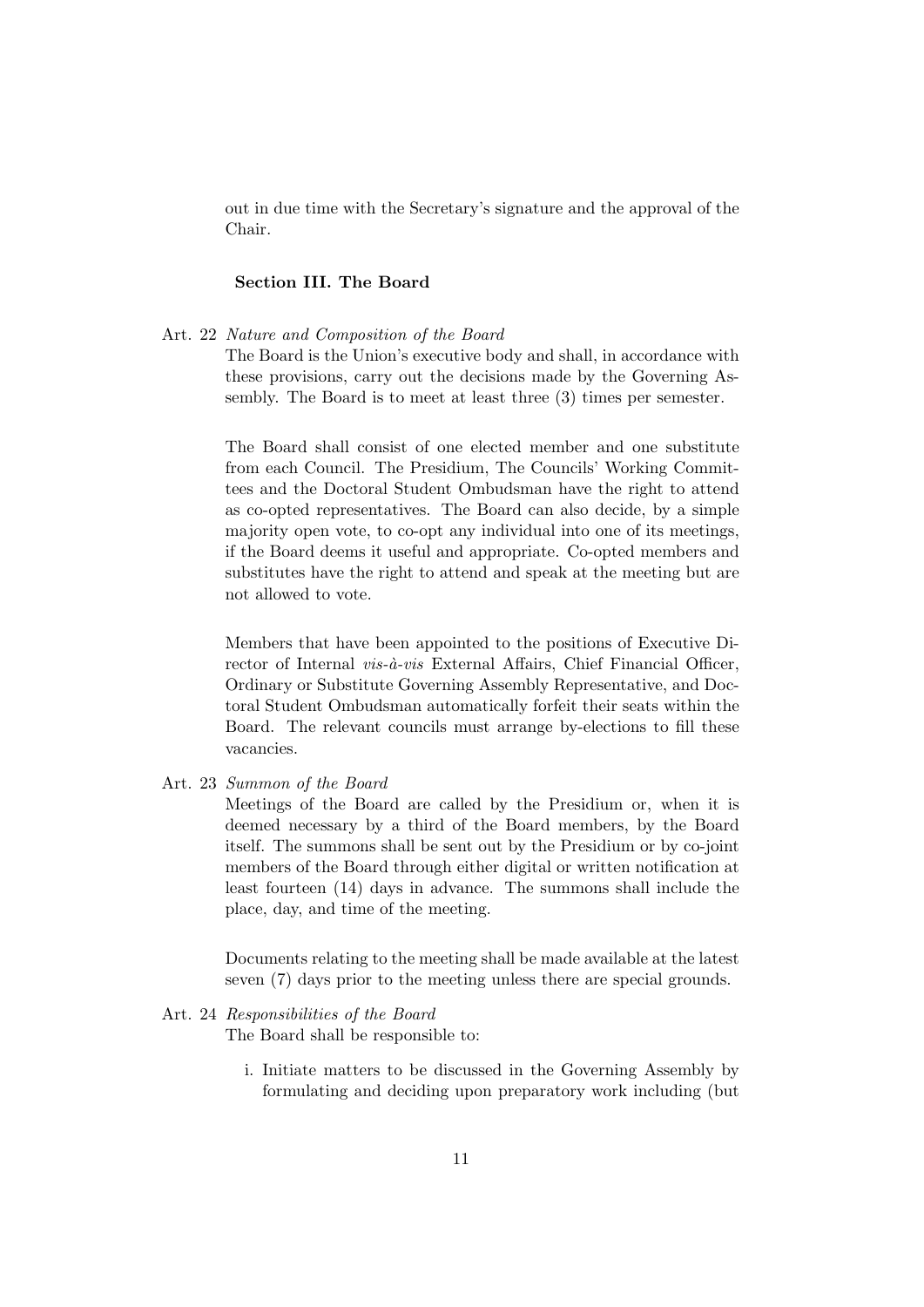not limited to) the union's income and spending budgets, membership fees, Activity Plan, and Annual Report.

- ii. Implement decisions made by the Governing Assembly.
- iii. Administrate LDK's assets and continuously assess and decide upon matters regarding the Union's financial situation.
- iv. Represent LDK in University central matters.
- v. Cover any temporary vacancies that might occur within the Presidium and amongst LDK's Officers.
- vi. Appoint LDK representatives to the bodies within and outside Lund University in which LDK is to be represented and for which the appointment is not the responsibility of the Governing Assembly or Councils.
- vii. Hire Officers needed for carrying out LDK's activities.
- viii. Establish working groups.
- ix. Keep a register of the Union's members.
- x. When no other provisions apply, manage the activities of LDK in compliance with these Statutes and the will of the Governing Assembly as expressed through LDK's Activity Plan.

Art. 25 The Board's Quorum

The Board is quorate in its first convocation when more than half of the councils with elected representatives are present through at least one of its representatives, and one member of the Presidium is present. The Chair may, in the absence of a quorum, seek to establish quorum through a second convocation. There must be at least thirty (30) minutes between the first and second instances. Should the Chair, in the Board's second convocation, fail to recognise the Board as quorate the Chair shall adjourn the meeting.

# Art. 26 The Board's Decision Making Procedure

All votes shall, with the exception of elections, be open. Decisions are taken by simple majority. In the event of a tie, the meeting Chair has the casting vote, except for elections which are instead decided by the drawing of lots.

Only representatives present at Board meetings, and substitutes acting on behalf of a representative, have the right to vote.

Art. 27 The Meeting Agenda

The meeting agenda is set by the Presidium based on the input from the Councils, which shall be forwarded to the Presidium at least fourteen (14) days prior to the meeting. Only matters on the agenda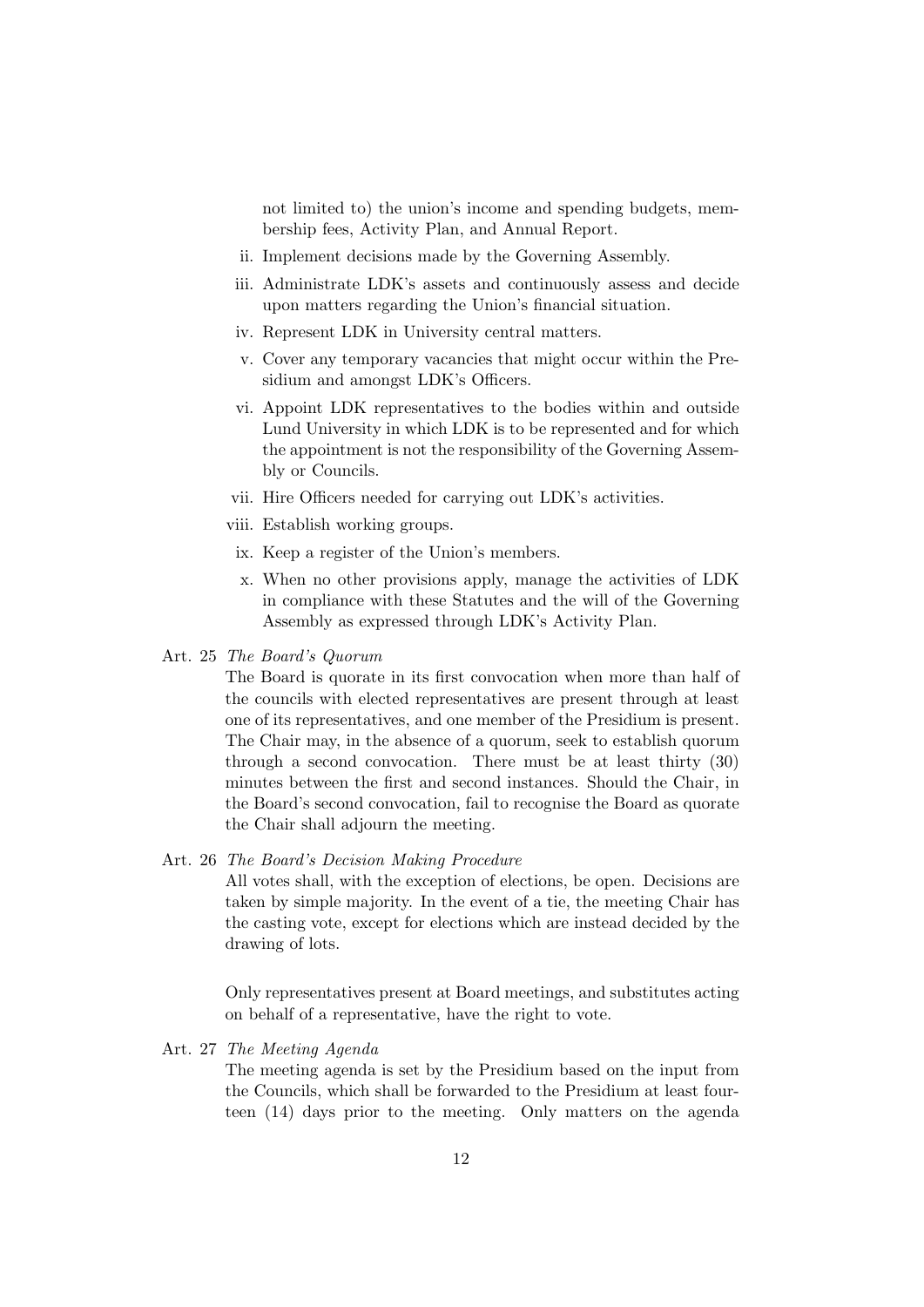included in the summons may be dealt with at Board meetings, unless the members present unanimously decide to the contrary.

Art. 28 The Board's Minutes

The minutes of every Board meeting shall be recorded, wherein the number of attendees, the matters discussed and the decisions made, indicating the votes in favour, against and blank ballots, and dissenting opinions.

For a decision to be executable, the minutes must be signed by the Secretary, the Chair, and two (2) Minutes' Certifiers appointed at the beginning of each meeting. The certification of the minutes, as well as the testimony on the decisions contained in them, will be sent out in due time with the Secretary's signature and the approval of the Chair.

#### Section IV. The Presidium

Art. 29 Nature and Composition of the Presidium

The Presidium represents the Student Union, handles the day-to-day management of its operations, and leads the activities of LDK. It answers to the Board and the Governing Assembly.

The Presidium shall consist of two Co-Chairs: the Executive Director of Internal Affairs and the Executive Director of External Affairs; and a Vice-Chair: the Chief Financial Officer. All three members of the Presidium sit in the meetings of the Board and Governing Assembly and usually preside over them until a meeting Chair is appointed. While the Presidium members usually lead the discussion and advise the other bodies' members in the course of action to be taken, they do not vote in decisions of the Board or the Governing Assembly.

The Executive Director of Internal vis-a-vis External Affairs constitute a dyad leadership and shall through careful cooperation represent the Union's best interests both within its own organisation, its partner organisations, and Lund University. The Presidium shall favour and strive for diversity and equal representation in its composition. None of these three individuals may serve for more than two (2) years in the Presidium. In a by-election, the restrictions specified under this article may be lifted by a simple majority.

#### Art. 30 Responsibilities of the Presidium

The following are the responsibilities of the Presidium: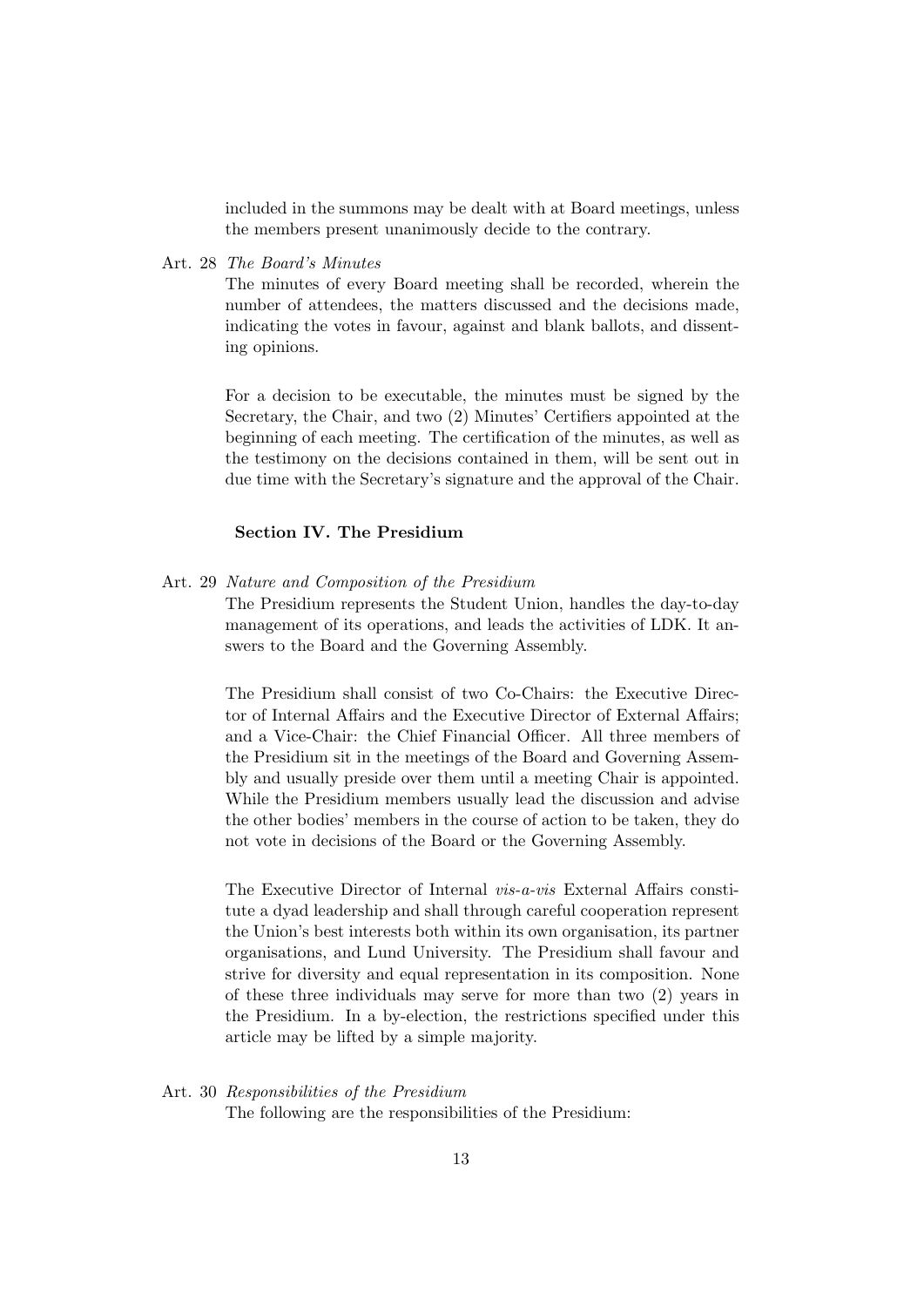- i. Represent LDK within and outside of Lund University.
- ii. Organise and convene the Board's and the Governing Assembly's meetings.
- iii. Initiate matters to be discussed in the Board by formulating and putting forward relevant preparatory work.
- iv. Execute and carry out the decisions made by the Board and the Governing Assembly.
- v. Decide on unexpected matters that, due to the most urgent nature of the issue, cannot be decided by neither the Board nor the Governing Assembly.
- vi. Monitor and authorise payments in line with LDK's economic regulations and within the competence assigned to the Presidium as signatories.
- vii. Sign contracts in LDK's name, grant power of attorneys to third parties, take action and file pleas before ordinary and special legal bodies, accept donations, gifts and inheritances, accept endorsements, receive subsidies, and perform any other similar function in the interest of the LDK as expressed through these statutes.
- viii. Enforce compliance and uphold the provisions stated in these Statutes.
- ix. Any other matters of interest relating to execution of these Statutes.

#### Art. 31 Meetings of the Presidium

The Presidium shall meet on a regular basis and is quorate when two (2) out of three (3) of its members are present.

The Presidium shall seek to establish consensus on all matters discussed. If consensus cannot be reached then the matter may either be decided by a majority vote or, when this is not feasible, forwarded to the Board who shall discuss and decide on the matter.

A decision made by the Presidium, either within their residual powers or when consensus cannot be reached, shall be recorded, indicating the votes in favour, against and dissenting opinions. The minutes must be signed, either by pen or digitally, by all members of the Presidium.

Except for the cases where it is explicitly stated otherwise (cfr. Art. 32 to Art. 34), the Presidium shall always exercise the powers vested in them throughout these Statutes as a collegiate body, and an individual member of the Presidium may never diminish or usurp the roles of the others, nor may one member speak or decide on behalf of the Presidium whenever consensus is not reached and properly documented.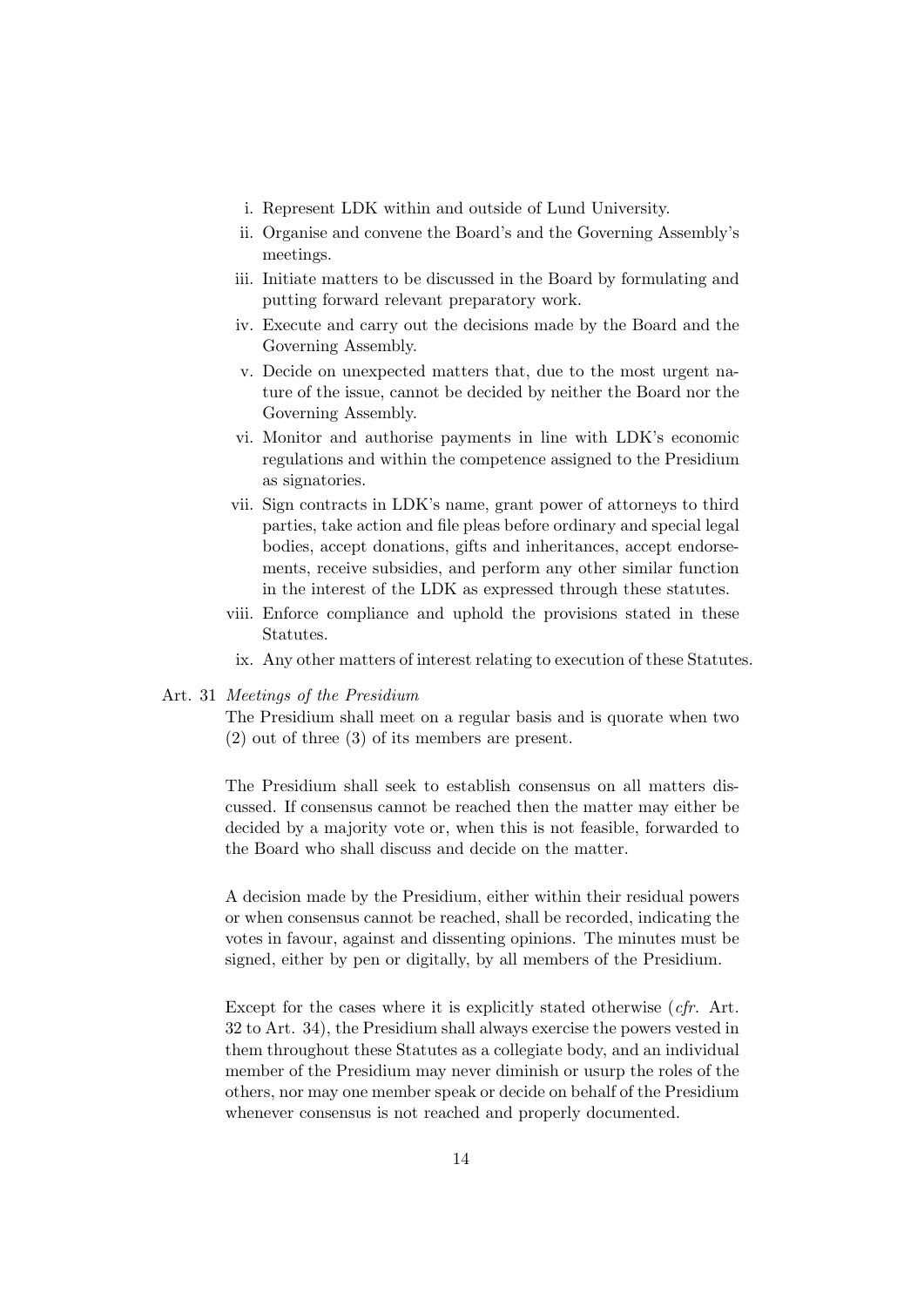Art. 32 Executive Director of Internal Affairs  $(Co-Chair, in Swedish: Medordförande)$ 

> The Executive Director of Internal Affairs is responsible for all matters regarding LDK's internal organisation. The Executive Director of Internal Affairs has the overarching responsibility to coordinate the decisions made by the Presidium, the Board, and the Governing Assembly and should make sure that this is communicated in every branch of LDK's representation. Furthermore, the Executive Director of Internal Affairs has the responsibility for creating, planning, implementing, and integrating the strategic direction of the organisation in accordance with LDK's Activity Plan.

Art. 33 Executive Director of External Affairs  $(Co-Chair, in Swedish: Medordförande)$ 

> The Executive Director of External Affairs shall represent LDK both within and outside of Lund University. The Executive Director of External Affairs shall develop LDK's relations with other Student Unions and promote the interest of doctoral students. Furthermore, the Executive Director of External Affairs shall maintain an awareness of both the external and internal political landscape in which the organisation operates.

Art. 34 Chief Financial Officer  $(Vice Chair, in Swedish: Vice ordförande)$ 

> The Chief Financial Officer shall oversee all matters that relate to LDK's financial situation. The Chief Financial Officer is responsible for presenting the Union's annual budget, interacting with the Council's Working Committees to ensure that their spending is sustainable, enforcing the organisation's economic regulations, and conducting analysis of the organisation's future financial situation. Furthermore, the Chief Financial Officer shall build relationships with LDK's bank, accounting firm, and auditors.

# Section V. The Councils

Art. 35 Name, Area of Activity, and Composition of the Councils LDK consists of seven councils – The Economics and Management Doctoral Students Council, The Humanistic and Theological Doctoral Students Council, The Law Doctoral Students Council, The Medicine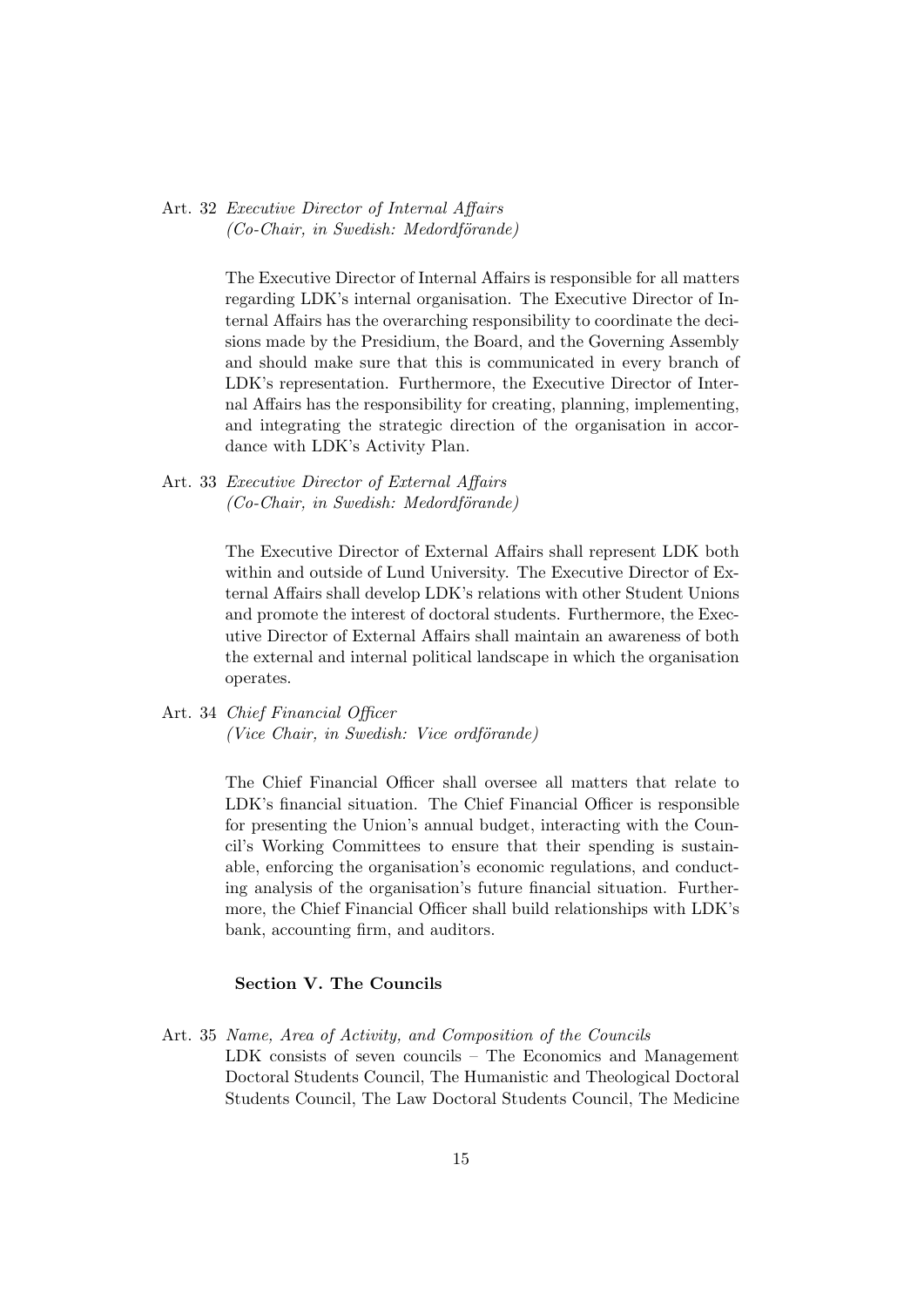Doctoral Students Council, The Science Doctoral Students Council, The Social Science Doctoral Students Council, and The Fine and Performing Arts Doctoral Students Council – which organise members within their respective faculty at Lund University. The following provisions (Art. 36 to Art. 41) shall apply to each of the aforementioned councils individually.

Art. 36 Council Meetings

Council meetings are to take place at least three (3) times per semester and shall either be summoned by the Working Committee or within three (3) weeks of a request from at least one third of the Council's members.

Announcement of the Council meeting shall be made by the Working Committee through digital or written notification at least seven (7) days in advance to the Council's members and, if deemed relevant, the LDK's Presidium. The summons shall include the place, day, and time of the meeting, agenda, and other documents relating to the meeting.

#### Art. 37 Responsibilities of the Council

The following are the responsibilities of the Council:

- i. Decide on matters that contribute to the development of third cycle education at the Faculty they are organised.
- ii. Elect a Working Committee.
- iii. Elect one representative and one substitute to LDK's Board.
- iv. Elect one representative and one substitute to LDK's Governing Assembly.
- v. Elect other representatives to Faculty and Departmental bodies of interest to its members.
- vi. Elect a committee to nominate the functions to be elected in accordance with the provisions in ii. to v..

#### Art. 38 The Council's Decision Making Procedure

Only members present have the right to vote. All votes shall, with exception of elections, be open. In the case of numerous elections where closed votes would be impractical, the council members may present a motion to hold open votes for elections; this motion must be passed unanimously to take effect. Decisions are taken by simple majority. In the event of a tie, the meeting chair has the casting vote, except for elections which instead are decided by the drawing of lots.

# Art. 39 The Council's Minutes The minutes of every Council meeting shall be recorded, wherein the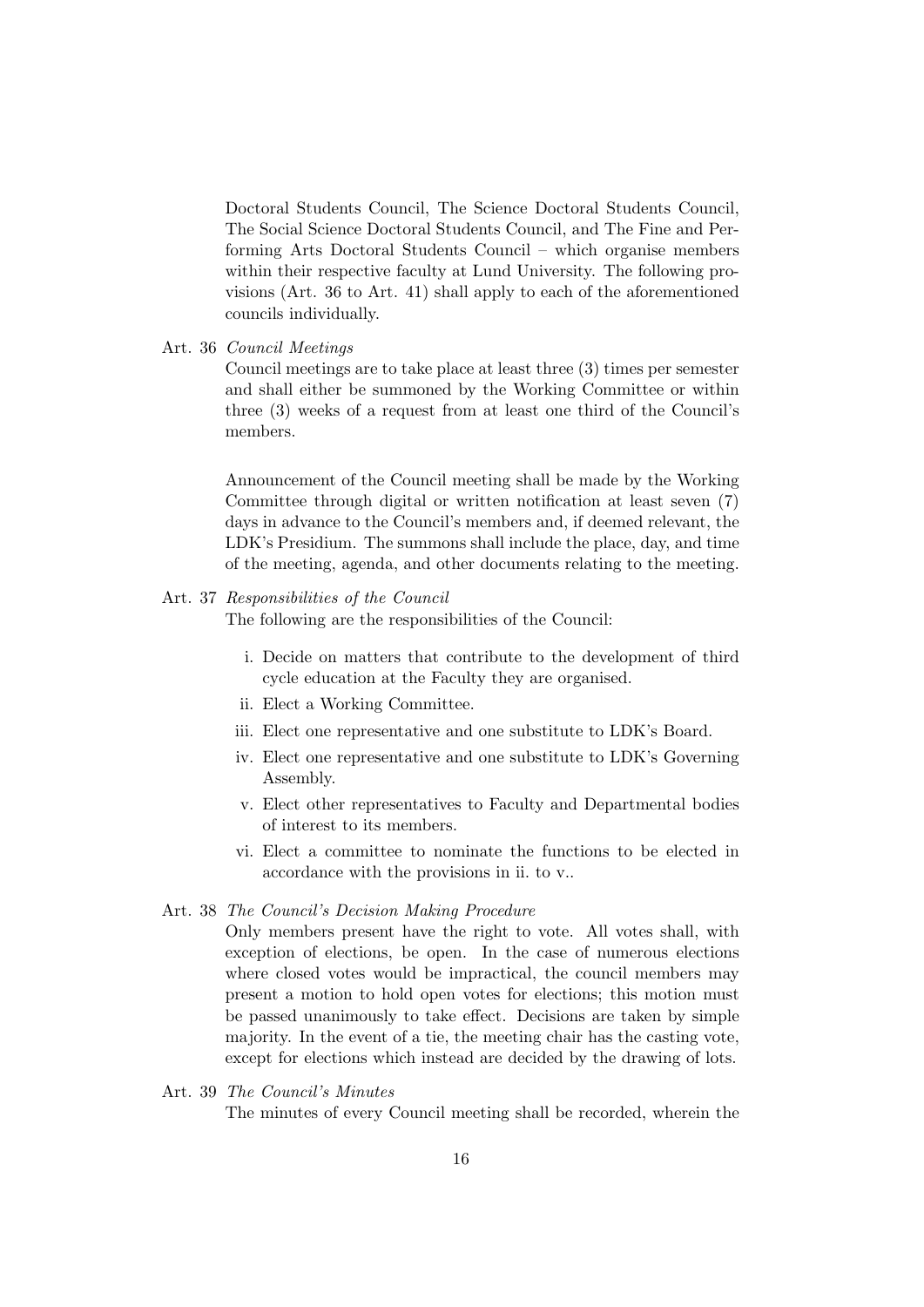number of attendees, the matters discussed and the decisions made, indicating the votes in favour, against and blank ballots, and dissenting opinions. For a decision to be executable, the minutes must be signed, either by pen or digitally, by the Secretary, the Chair, and one (1) Minutes Certifier appointed at the beginning of each assembly. The certification of the minutes, as well as the testimony on the decisions contained in them, will be sent out in due time with the Secretary's signature and the approval of the Chair.

#### Art. 40 The Council Working Committee

The Council Working Committee leads the Council's activities and handles the day-to-day management of its operations.

The Working Committee shall comprise a Chair, a Vice-Chair, a Secretary, and a maximum of three other members. It may decide on a different allocation of duties and titles with the approval of the Governing Assembly. The Working Committee shall also be reflective of language diversity in order to encourage on going efforts to have active participation and engagement by international students.

The Working Committee shall meet on a regular basis and is quorate when two thirds of its members are present. The Working Committee shall seek to establish consensus on all matters discussed. If consensus cannot be reached then the matter may either be decided by a majority vote or forwarded to the Council for further discussion.

A decision made by the Working Committee, either within their residual powers or when consensus cannot be reached, shall be recorded, indicating the votes in favour, against and dissenting opinions.

# Art. 41 Responsibilities of the Council Working Committee

The following are the responsibilities of the Working Committee:

- i. Represent the Council at their respective Faculty.
- ii. Organise and convene the Council's meetings.
- iii. Initiate matters to be discussed at the Council meetings by formulating and putting forward relevant preparatory work.
- iv. Execute and carry out the decisions made by the Council.
- v. Decide on unexpected matters that, due to the most urgent nature of the issue, cannot be decided by the Council.
- vi. Monitor and report payments in line with LDK's economic regulations.
- vii. Represent the Council in the Governing Assembly.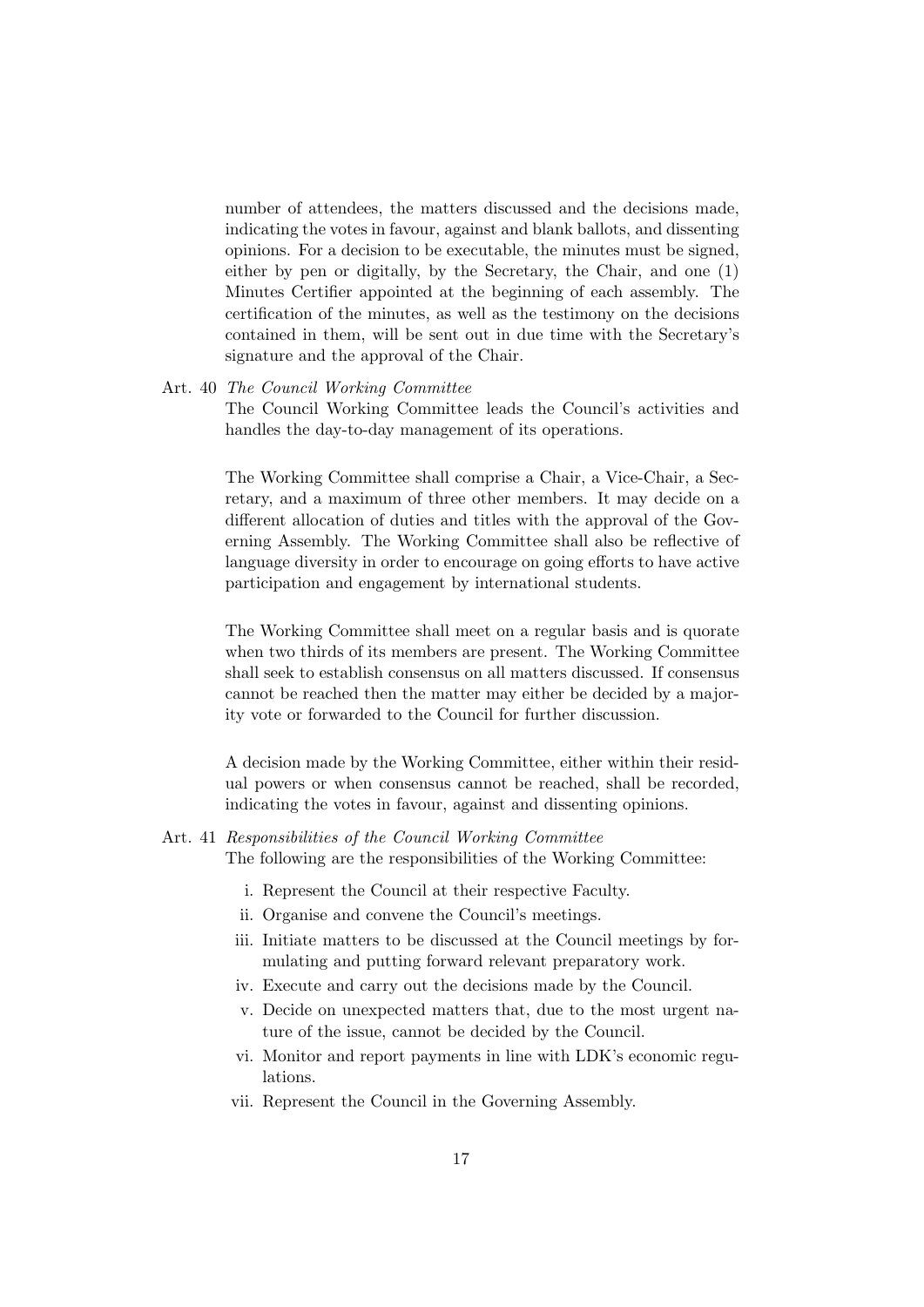# CHAPTER IV. ON CHALLENGING DECISIONS

#### Art. 42 Meeting Announcements

Challenges made with respect to meeting announcements shall be addressed at the beginning of each meeting. If a majority of the members present finds that the meeting has not been properly announced and summoned, the presiding Chair shall adjourn the meeting.

#### Art. 43 Board Decisions

Decisions made by the Board may, within a period of ten (10) days following the minutes' certification, be challenged by a majority of the Councils' Working Committees. The challenged decision shall be suspended, become non-enforceable and be forwarded to the Governing Assembly for further discussion.

#### Art. 44 Vote of No Confidence

If a member of the Presidium is no longer deemed fit to hold office, the Governing Assembly may, by a two-thirds majority vote of no confidence, depose the person in question. The motion of no confidence shall be invoked and held at a Governing Assembly meeting, summoned in accordance with the provisions stated in Art. 17. If a motion of no confidence carries, a by-election shall be held at the earliest convenience to fill the position for the remainder of the term.

If a member of a Council's Working Committee is no longer deemed fit to hold office, the Council's members may, through a petition followed by a vote of no confidence, depose the person in question. The motion of no confidence may only be invoked if half of the Council's members sign a petition stating that they have no confidence in the person in question. Should half of the Council's members sign the aforementioned petition, the Council's members may, in accordance with the provisions in Art. 36, announce a meeting during which the vote of no confidence shall be held. If a motion of no confidence carries, a by-election shall be held at the earliest convenience to fill the position for the remainder of the term.

A vote of no confidence can only take place if all involved parties have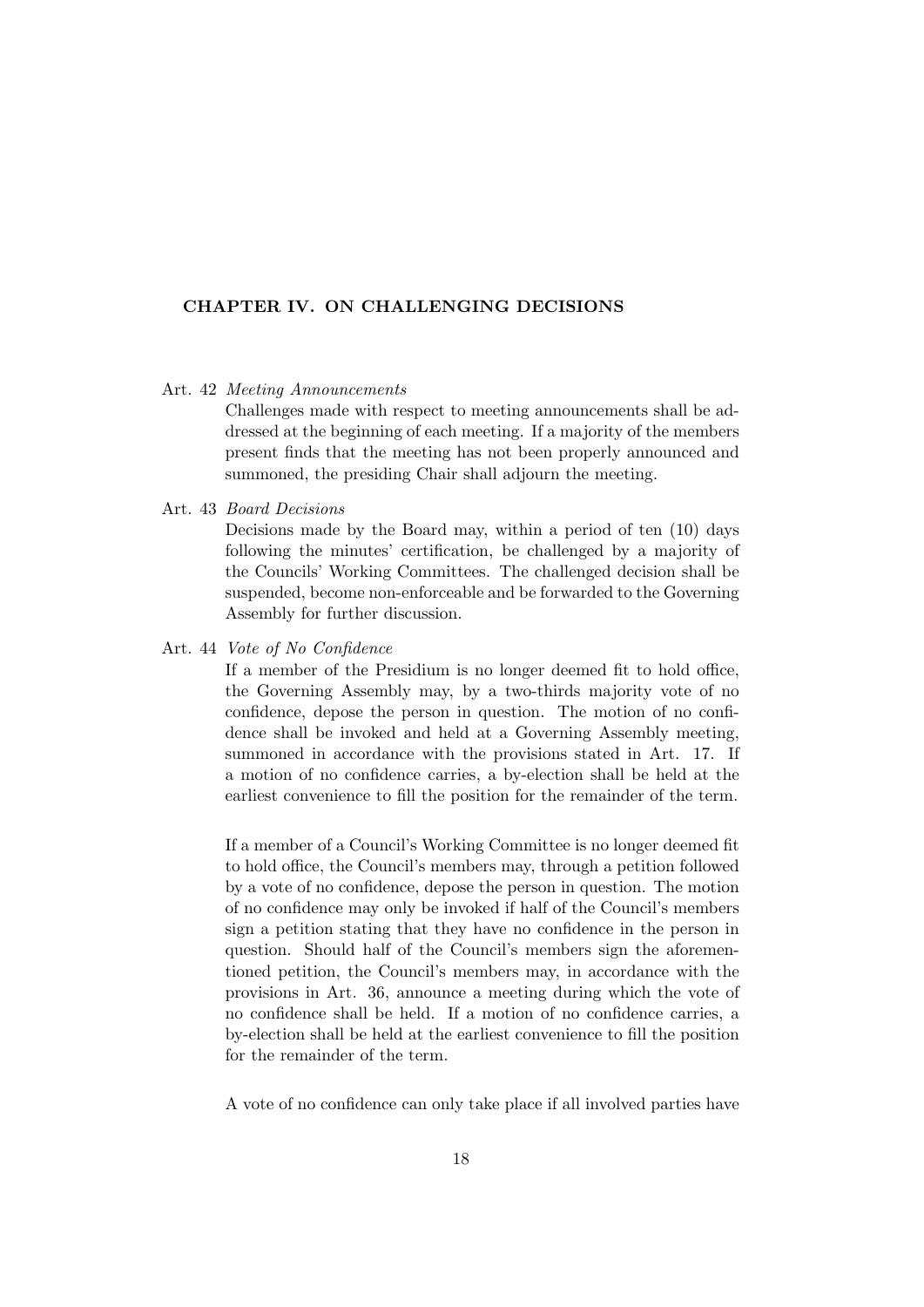been notified at least seven (7) days in advance. A notification by way of electronic mail shall be considered sufficient. A motion to include a vote of no confidence into the agenda of the relevant meeting can be presented by anyone present at the meeting and cannot be blocked from inclusion into the agenda.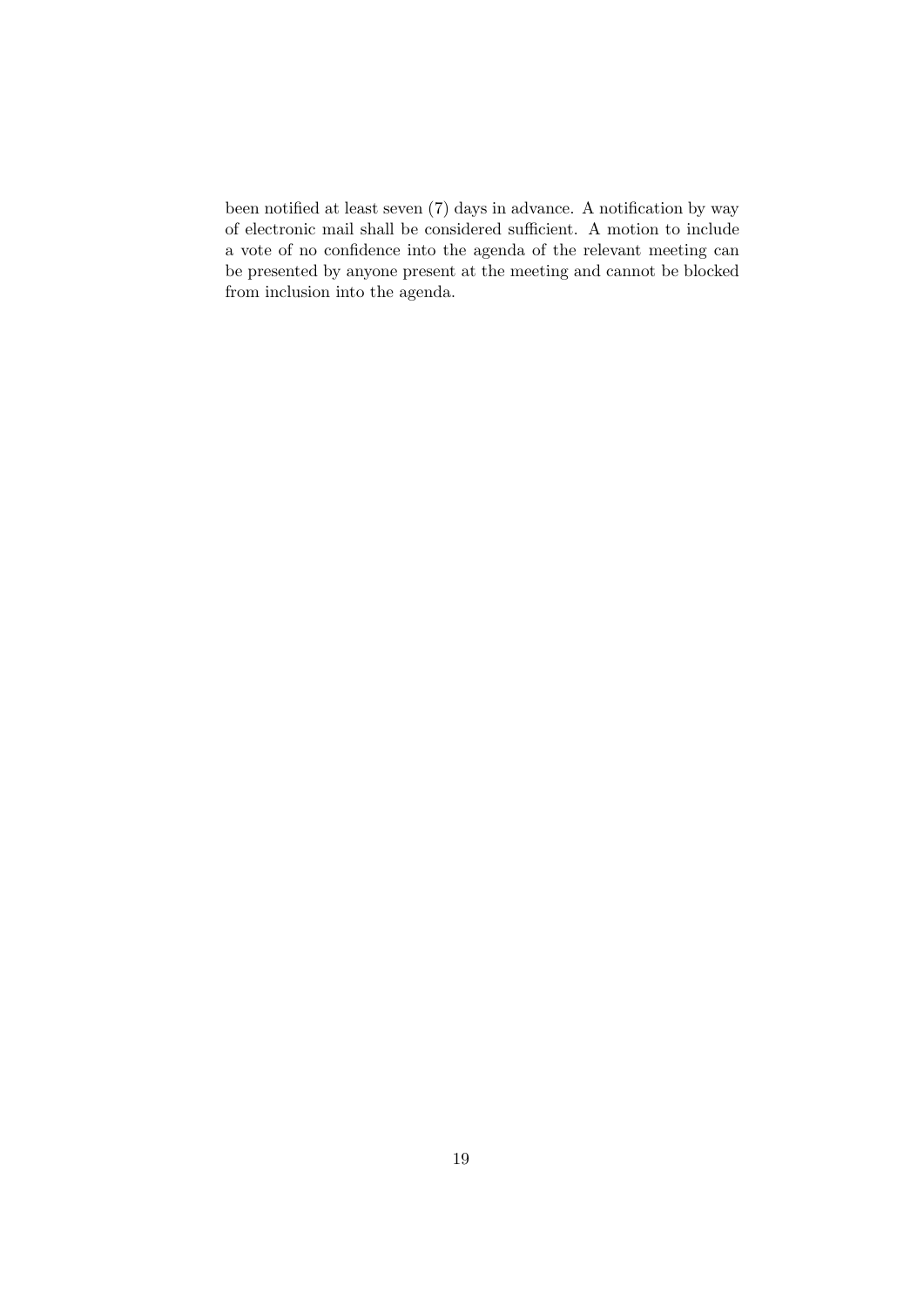# CHAPTER V. ON ECONOMIC AND FINANCIAL MATTERS

#### Art. 45 Fiscal Year

The fiscal year of LDK runs from the 1st of July to the 30th of June.

Art. 46 On the Budget Procedure

The budget and annual fiscal year shall coincide with the academic year. The budget for income and spending shall be presented to the Board which, once it has studied it, will present it to the Governing Assembly for its subsequent approval.

# Art. 47 Financial Auditor

The financial auditor, appointed by the Governing Assembly, shall review the finances of LDK. The financial auditor shall not be a representative of any of LDK's decision-making bodies and does not have to be a member of LDK. The financial auditor shall be a certified auditor.

The financial auditor is entitled to access the LDK accounts, financial reporting, minutes, and other documents. If the financial auditor deems it necessary, the auditor may summon the Board to an extraordinary Board meeting, indicating the matters to be discussed within a period of fourteen (14) days before the suggested date for the proposed meeting.

The financial auditor shall have competence to discuss and assess matters related to LDK's financial situation, and in no case will they attempt to affect or interfere with other areas of LDK operation, such as elections or decisions by the Governing Assembly.

The Audit report shall be submitted in the autumn semester, at the latest fourteen (14) days before LDK's annual report to Lund University.

#### Art. 48 Activity Auditor

The activity auditor, appointed by the Governing Assembly, shall review the activities and administration of LDK. The activity auditor shall not be a representative of any of LDK's decision-making bodies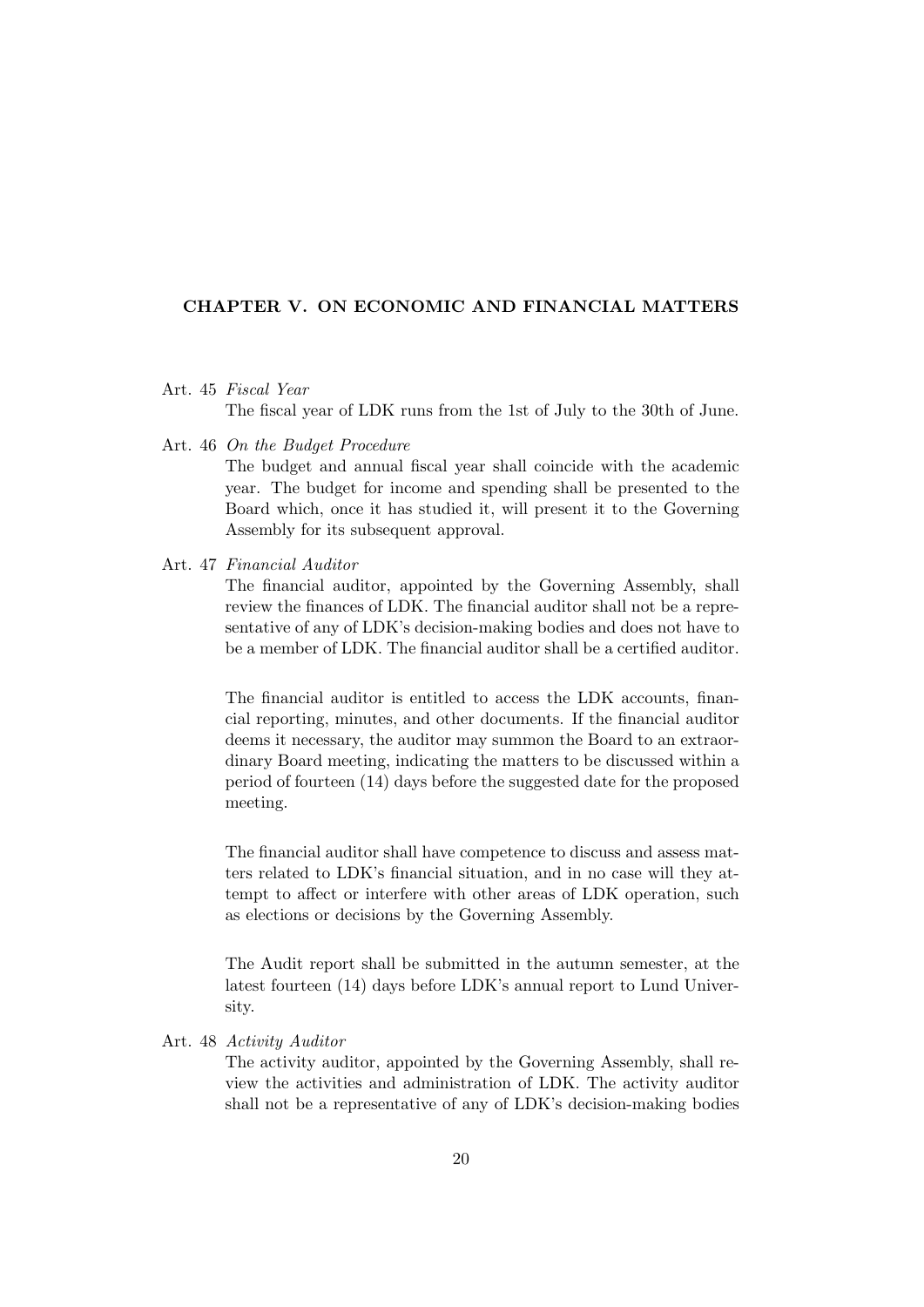and does not have to be a member of LDK.

The activity auditor is entitled to access the LDK accounts, minutes, and other documents. If the activity auditor deems it necessary, the auditor may summon the Board to an extraordinary Board meeting, indicating the matters to be discussed within a period of fourteen (14) days before the suggested date for the proposed meeting.

The Annual report shall be submitted during the spring semester, at the latest fourteen (14) days before the Governing Assembly's annual meeting.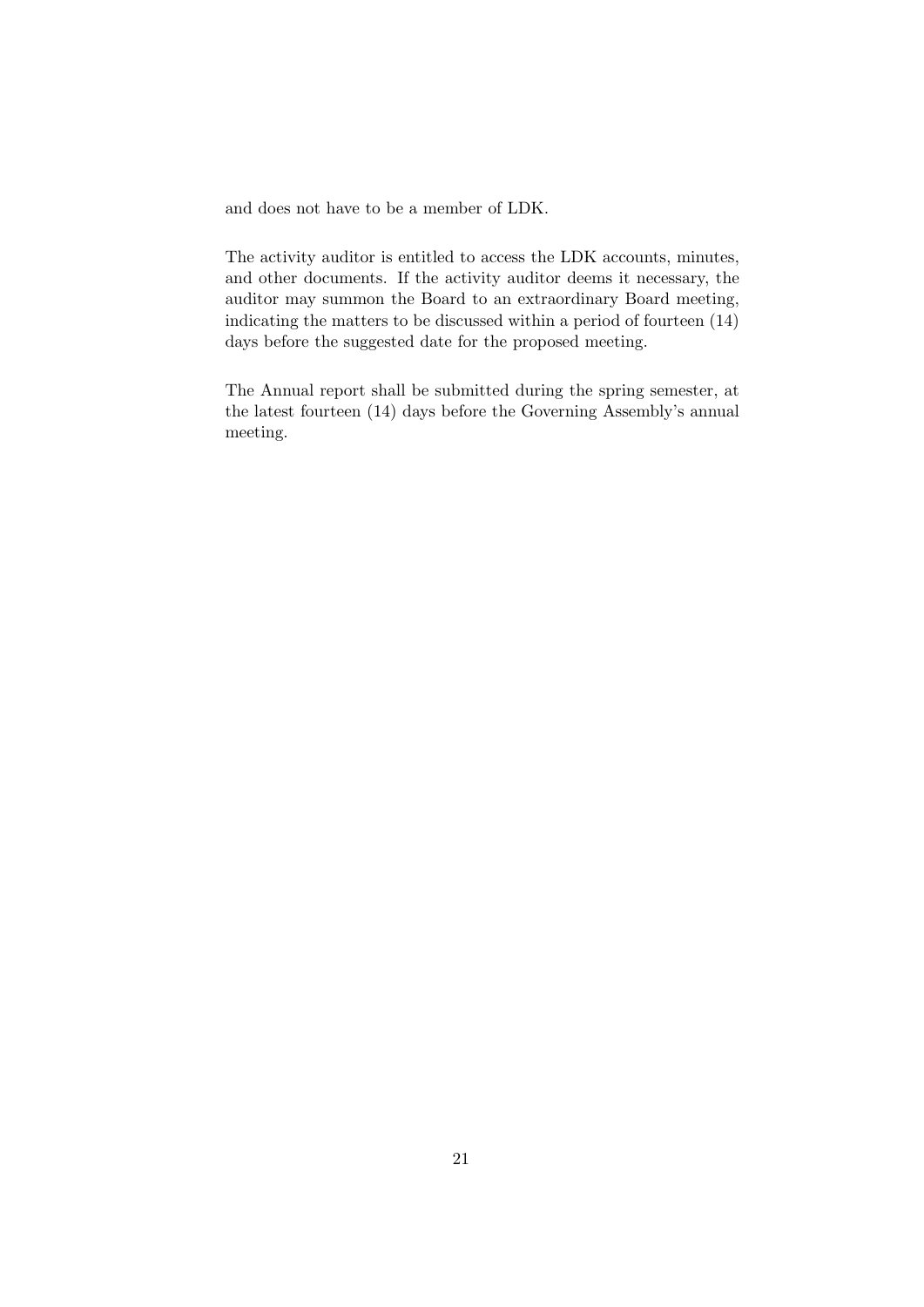# CHAPTER VI. MODIFICATION OF THE STATUTES

# Art. 49 Modification Procedure

The Governing Assembly may, at any time, instruct the Board to form a working group or special commission whose whose task is to review the existing Statutes and to submit a document with proposed changes to the Governing Assembly with the Board's approval.

Any modification or replacement in these Statutes may be approved through two identical decisions made by two duly elected Governing Assemblies. The decisions made by both the preceding and succeeding Governing Assemblies, effectively overlapping two consecutive fiscal years, shall be made with a two-thirds majority vote.